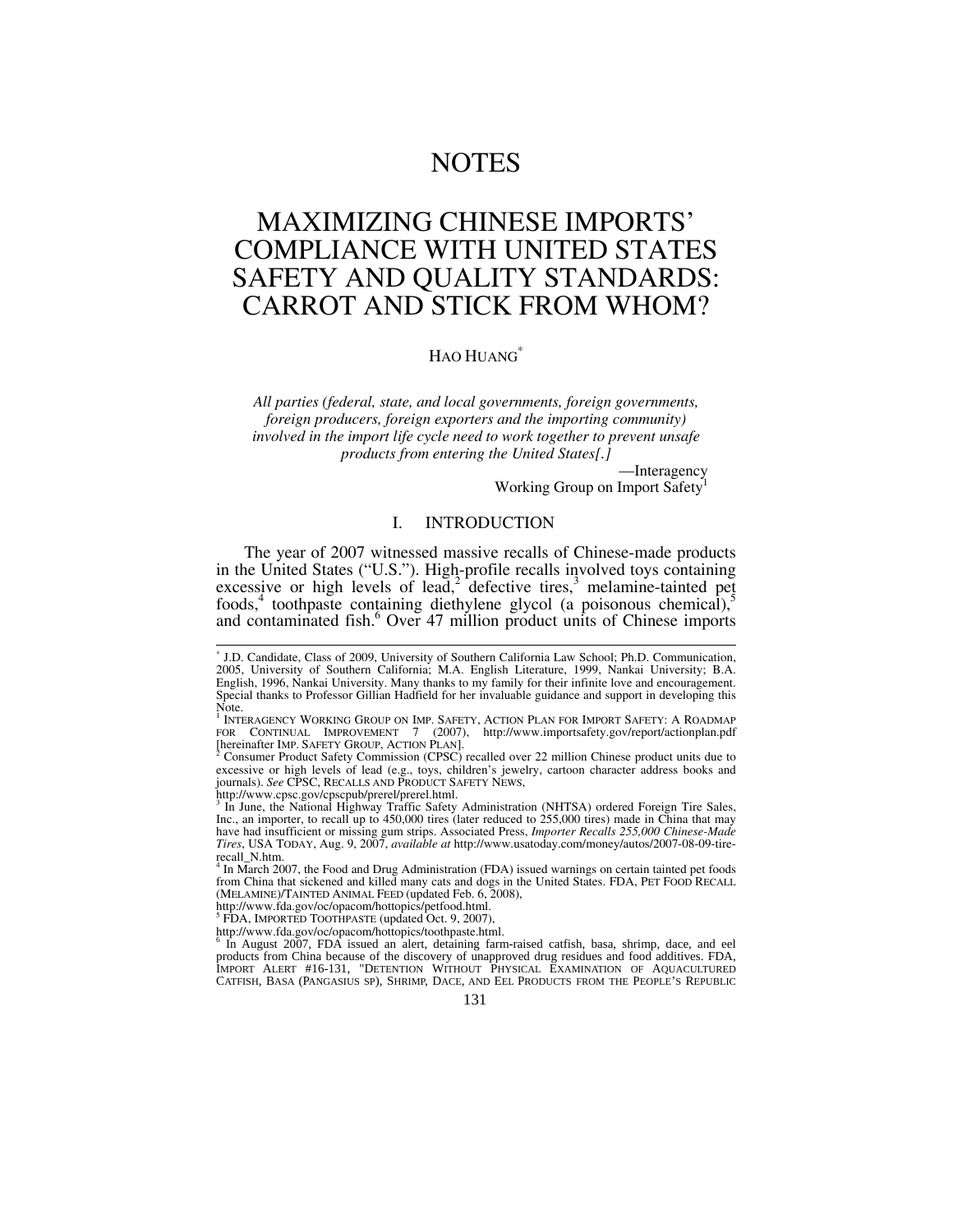were recalled by the Consumer Product Safety Commission ("CPSC"), accounting for over 42.7% of the 110 million product units recalled in the U.S. in  $2007$ .

The alarming spate of recalls triggered an unprecedented crisis of consumer confidence with regard to "made-in-China" products.<sup>8</sup> These recalls have also raised concerns about the quality control and supply chain management practices of the U.S. importing community, and the effectiveness of the U.S. import safety system.<sup>9</sup> Consumer advocacy groups and industry groups are pushing for tighter and uniform regulations for import safety.<sup>10</sup> For example, the Toy Industry Association proposed a new industry-wide toy safety assurance program that includes manufacturer/designer product hazard analysis and/or risk assessment, third-party process control audits using standardized testing procedures, and third-party certification using standardized laboratory criteria.<sup>11</sup> U.S. politicians and regulators responded by calling for tighter safety standards,<sup>12</sup> increased penalties for violators of food and product safety

STRATEGIC FRAMEWORK].<br><sup>10</sup> The Grocery Manufacturers Association, the food industry's largest trade group, proposed tighter federal oversight of imported foods and ingredients. Jane Zhang, *Food Makers Get Appetite for Regulation*, WALL ST. J., Sept. 17, 2007, at A2. 11 The process control audit of a factory covers its quality management system, the factory facilities,

http://frwebgate.access.gpo.gov/cgi-bin/getdoc.cgi?dbname=110\_cong\_bills&docid=f:s2038is.txt.pdf.

l

OF CHINA DUE TO THE PRESENCE OF NEW ANIMAL DRUGS AND/OR UNSAFE FOOD ADDITIVES" (Aug. 3, 2007), http://www.fda.gov/ora/fiars/ora\_import\_ia16131.html. <sup>7</sup>

<sup>&</sup>lt;sup>7</sup> Over sixty percent of the 472 voluntary consumer product recalls obtained by CPSC in 2007 involved imports from China. *See* CPSC, 2007 PERFORMANCE AND ACCOUNTABILITY REPORT 3, 11 (2007), http://www.cpsc.gov/2007par.pdf; *see also* CPSC, RECALLS AND PRODUCT SAFETY NEWS, *supra* note 2 (follow "Country of Manufacture" hyperlink, and then follow "China" to see recent results). 8 Dali L. Yang, *Total Recall*, 94 NAT'L INT. 42, 42–49 (2008), *available at*

http://www.nationalinterest.org/Article.aspx?id=16996.

INTERAGENCY WORKING GROUP ON IMP. SAFETY, PROTECTING AMERICAN CONSUMERS EVERY STEP OF THE WAY: A STRATEGIC FRAMEWORK FOR CONTINUAL IMPROVEMENT IN IMPORT SAFETY 6– 8, *available at* http://www.importsafety.gov/report/report.pdf [hereinafter IMP. SAFETY GROUP,

resource management, incoming material control (including supplier management, material specifications, and incoming inspections), process and production control, testing and reporting, and certification. AM. NAT'L STANDARDS INST. & TOY INDUS. ASS'N, TOY SAFETY COORDINATION INITIATIVE: DRAFT PROGRAM RECOMMENDATIONS 6–12 (2008), *available at*

http://publicaa.ansi.org/sites/apdl/Documents/News%20and%20Publications/Links%20Within%20Stori es/Toy%20Safety%20Coordination%20Initiative/Toy%20Safety%20Coordination%20Initiative%20DR AFT%20Program%20Recommendations.pdf.<br><sup>12</sup> Three bills, titled "Safe Toys for Kids Act" (H.R. 3477) and "Children's Product Safety Act of 2007"

<sup>(</sup>H.R. 3499 and S. 1833), call for mandatory third-party pre-market testing, and certification that children's products conform to safety standards promulgated by the Consumer Product Safety<br>Commission. H.R. 3477, 110th Cong. (2007), *available at* http://frwebgate.access.gpo.gov/cgi-<br>bin/getdoc.cgi?dbname=110\_cong\_bills *available at*

http://frwebgate.access.gpo.gov/cgi-bin/getdoc.cgi?dbname=110\_cong\_bills&docid=f:h3499ih.txt.pdf; S. 1833, 110th Cong. (2007), *available at*

http://frwebgate.access.gpo.gov/cgi-bin/getdoc.cgi?dbname=110\_cong\_bills&docid=f:s1833is.txt.pdf. A bill titled "Lead Free Toys Act of 2007" calls for a ban on children's products containing more than trace amounts of lead, which is only applicable to products marketed for use by children under six. S. 1306, 110th Cong. (2007), *available at*

http://frwebgate.access.gpo.gov/cgi-bin/getdoc.cgi?dbname=110\_cong\_bills&docid=f:s1306is.txt.pdf. Another bill calls for a ban on products marketed for use by children under seven that contain lead exceeding a proscribed amount. S. 2038, 110th Cong. (2007), *available at*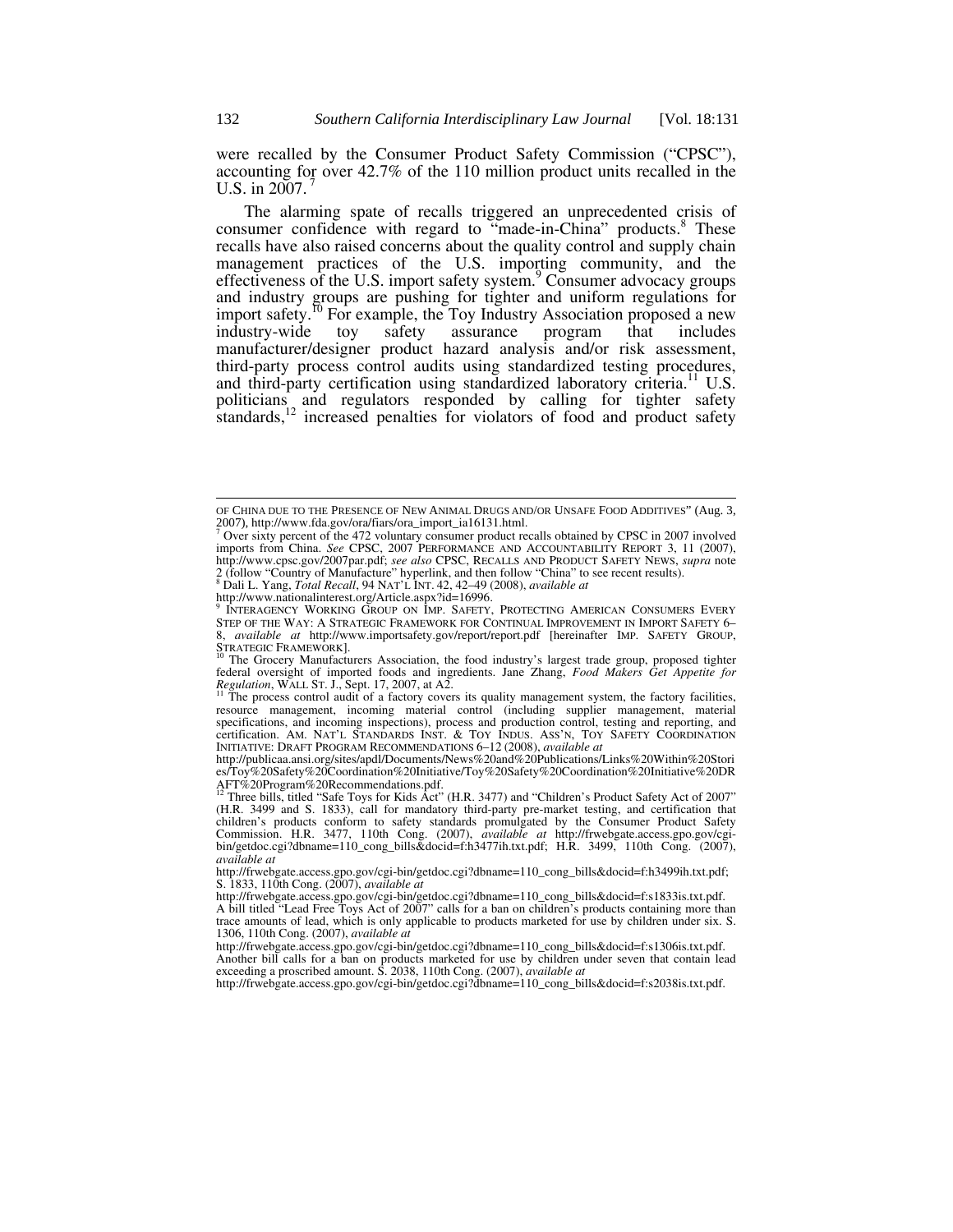laws, and increased funding for inspecting imports,<sup>13</sup> as well as an overhaul of the current U.S. import safety system.<sup>17</sup>

Many U.S. importers responded by requiring their Chinese exporters to improve their inspections. U.S. importers have also been taking measures to strengthen their own supply chain quality management.<sup>15</sup> For example, Mattel, Inc. implemented a three-stage lead paint safety check,<sup>16</sup> restructured its quality management system by adding a new function of Product Integrity Policy  $\&$  Audit, and created a corporate responsibility group that reports directly to its Chairman and CEO.<sup>1</sup>

Furthermore, in reaction to the cooperation and capacity building initiatives by U.S. regulatory agencies, their Chinese counterpart agencies agreed to implement new requirements aimed at enhancing the safety and quality of products intended for export to the U.S., to assist and facilitate U.S. agencies' inspection of facilities of Chinese exporters, and to engage in greater and more timely sharing of information related to product safety, recalls, and public health risks.<sup>18</sup>

The public and private corrective and preventive measures are encouraging and might enhance the safety and quality of imports from China. However, none of the measures mentioned above address the fundamental question of why some Chinese exporters fail to comply with applicable U.S. safety and quality regulations, including both government regulations and voluntary consensus standards, while other Chinese exporters do comply. Understanding the sources of Chinese exporters' compliance and noncompliance is essential to the mission of minimizing and potentially eliminating unsafe imports from China into the U.S. An understanding of Chinese compliance and noncompliance will help identify key players who can foster Chinese exporters' compliance, as well as identify effective and sustainable measures to improve compliance, and will provide a theoretical framework for evaluating the effectiveness of the various measures proposed. Understanding the sources of Chinese exporters' compliance and noncompliance is also an important contribution

<sup>&</sup>lt;sup>13</sup> The bill titled "Import Safety Act of 2007" calls for raising the civil and criminal penalties for violators of food and toy safety laws and raising the funding for inspecting imported food and toys by amending the Federal Food, Drug, and Cosmetic Act and the Consumer Product Safety Act. H.R. 3100, 110th Cong. (2007), *available at*

http://frwebgate.access.gpo.gov/cgi-bin/getdoc.cgi?dbname=110\_cong\_bills&docid=f:h3100ih.txt.pdf. 14 The Interagency Working Group on Import Safety recommended shifting to a life-cycle, risk-based

approach to import safety that stresses prevention and verification. IMP. SAFETY GROUP, STRATEGIC FRAMEWORK, *supra* note 9, at 11.<br><sup>15</sup> In this Note, the term "importer" includes importers, retailers, distributors, and private labelers, unless

otherwise indicated. In this Note, the term "Chinese exporters" refers to manufacturers and suppliers located in China that export, unless otherwise indicated.<br><sup>16</sup> Under the three-stage check, (1) "every batch of paint must be purchased only from a certified paint

supplier" and retested before it is used, (2) "paint on samples of finished product from every production run must be tested for lead by either Mattel's own laboratories or by laboratories certified by Mattel" and (3) "[Mattel has] increased the frequency of random, unannounced inspections of vendors and subcontractors for compliance with these new procedures." *Hearing Before the Subcommittee on Commerce, Trade, and Consumer Protection of the Committee on Energy and Commerce*, 110th Cong. 12 (2007) (testimony of Robert A. Eckert, CEO, Mattel, Inc.), *available at*

http://energycommerce.house.gov/cmte\_mtgs/110-ctcp-hrg.091907.Eckert-testimony.pdf. 17 Press Release, Mattel Inc., Mattel Creates Corporate Responsibility Group (Sept. 10, 2007), *available at* http://www.shareholder.com/mattel/news/20070910-263377.cfm. 18 IMP. SAFETY GROUP, ACTION PLAN, *supra* note 1, at 9, 49*–*55.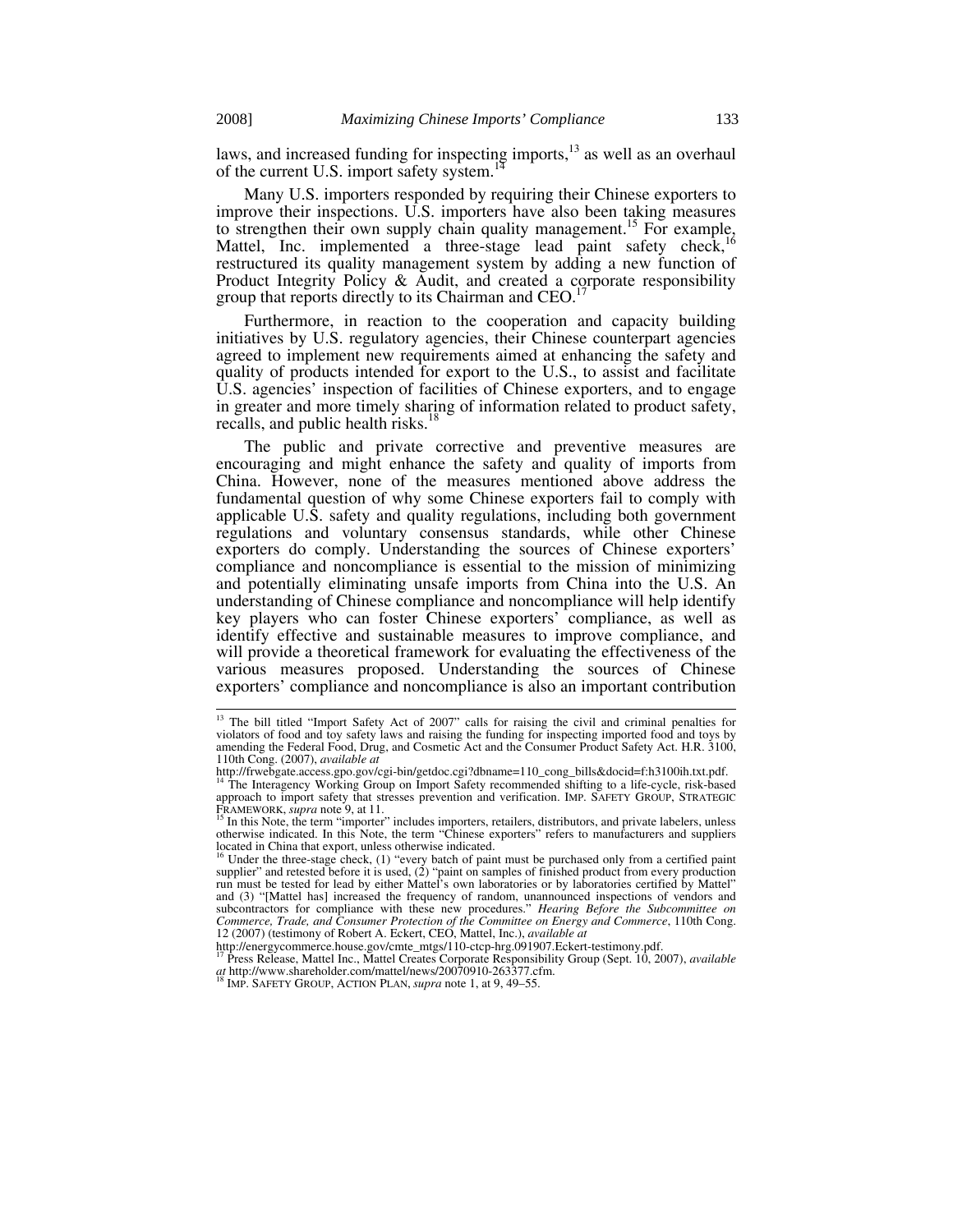to regulatory compliance literature, by exploring the issue of regulatory compliance in the context of global supply chain management.

Part II provides a brief overview of China's export safety and quality control system, focusing on its weaknesses. Drawing on regulatory compliance literature, Part III analyzes factors that foster and hinder Chinese exporters' compliance with applicable U.S. safety and quality standards. Part IV argues that U.S. importers can and will more effectively foster compliance when given the right support from the U.S. government. To conclude, Part V stresses that rewarding compliance is as important, if not more important, than penalizing noncompliance in winning the battle against unsafe Chinese imports.

### II. CHINA'S EXPORT SAFETY AND QUALITY CONTROL SYSTEM

China's export safety and quality control system is still in its early stage of development,<sup>19</sup> and is widely believed to be rather weak.<sup>20</sup> Certain products (e.g., pharmaceutical ingredients produced by chemical manufacturers) have been exported without being inspected and tested by Chinese regulators because they fell into a regulatory void.<sup>21</sup>

China's system of product standards remains underdeveloped.<sup>22</sup> Many food and product safety and quality standards are outdated and less stringent than international standards.<sup>23</sup> Regulatory authority for a single product can be diffused among many agencies, and the lack of interagency cooperation often results in duplicative and inconsistent standards.<sup>24</sup> The quality of safety and hygiene regulations varies greatly among China's provinces<sup>25</sup> because local governments create local standards in the absence of state and industrial standards.<sup>26</sup>

Chinese regulators have failed to vigorously enforce the laws and regulations against code violators at the local level.<sup>27</sup> Such lax enforcement

 <sup>19</sup> *See* Aleda V. Roth et al., *Unraveling the Food Supply Chain: Strategic Insights from China and the 2007 Recalls*, 44 J. SUPPLY CHAIN MGMT. 22, 30*–*31 (2008); INFO. OFFICE OF THE STATE COUNCIL OF THE PEOPLE'S REPUBLIC of CHINA, CHINA'S FOOD QUALITY AND SAFETY (Aug. 17, 2007) [hereinafter INC OFFICE, CHINA'S FOOD QUALITY AND SAFETY]; Yang, *supra* note 8.

See WAYNE M. MORRISON, HEALTH AND SAFETY CONCERNS OVER U.S. IMPORTS OF CHINESE PRODUCTS: AN OVERVIEW 2 (2007), *available at*<br>http://assets.opencrs.com/rpts/RS22713\_20070828.pdf; Yang, *supra* note 8.<br><sup>21</sup> David Barboza & Walt Bogdanich, *Twists in Chain of Raw Supplies for Blood Drug*, N.Y. TIMES,

Feb. 28, 2008, at A1.<br>
<sup>22</sup> Roth et al., *supra* note 19, at 30–31; *see Yang, supra* note 8.

<sup>23</sup> Roth et al., *supra* note 19, at 30–31; Fengxia Dong & Helen H. Jensen, *Challenges for China's* <sup>23</sup> Roth et al., *supra* note 19, at 30–31; Fengxia Dong & Helen H. Jensen, *Challenges for China's Agricultural Exports: Compliance with Sanitary and Phytosanitary Measures*, 22 CHOICES 19, 20 (2007). 24 Roth et al., *supra* note 19, at 30*–*31; Dong & Jensen, *supra* note 23, at 20–21; Yang, *supra* note 8, at

<sup>45.</sup>  <sup>25</sup> *Diminished Capacity: Can the FDA Assure the Safety and Security of the Nation's Food Supply?:* 

*Hearings Before the Oversight and Investigations Subcomm. of the H. Energy & Commerce Comm.*, 110th Cong. (2007) [hereinafter FDA Hearings] (testimony of David Nelson, Senior Investigator for the H. Energy & Commerce Comm.).<br><sup>26</sup> JIANSHENG LI, LAW ON PRODUCT QUALITY CONTROL AND PRODUCT LIABILITY IN CHINA 69

<sup>(</sup>William S. Hein & Co., Inc. 2006); Standardization Law of the P.R.C. (promulgated by Order No. 11 of the President of the P.R.C., Dec. 29, 1988, effective Apr. 1, 1989), art. 6 (P.R.C.).

<sup>27</sup> *See* FDA Hearings, *supra* note 25 (testimony of David Nelson, Senior Investigator for the H. Energy & Commerce Comm.).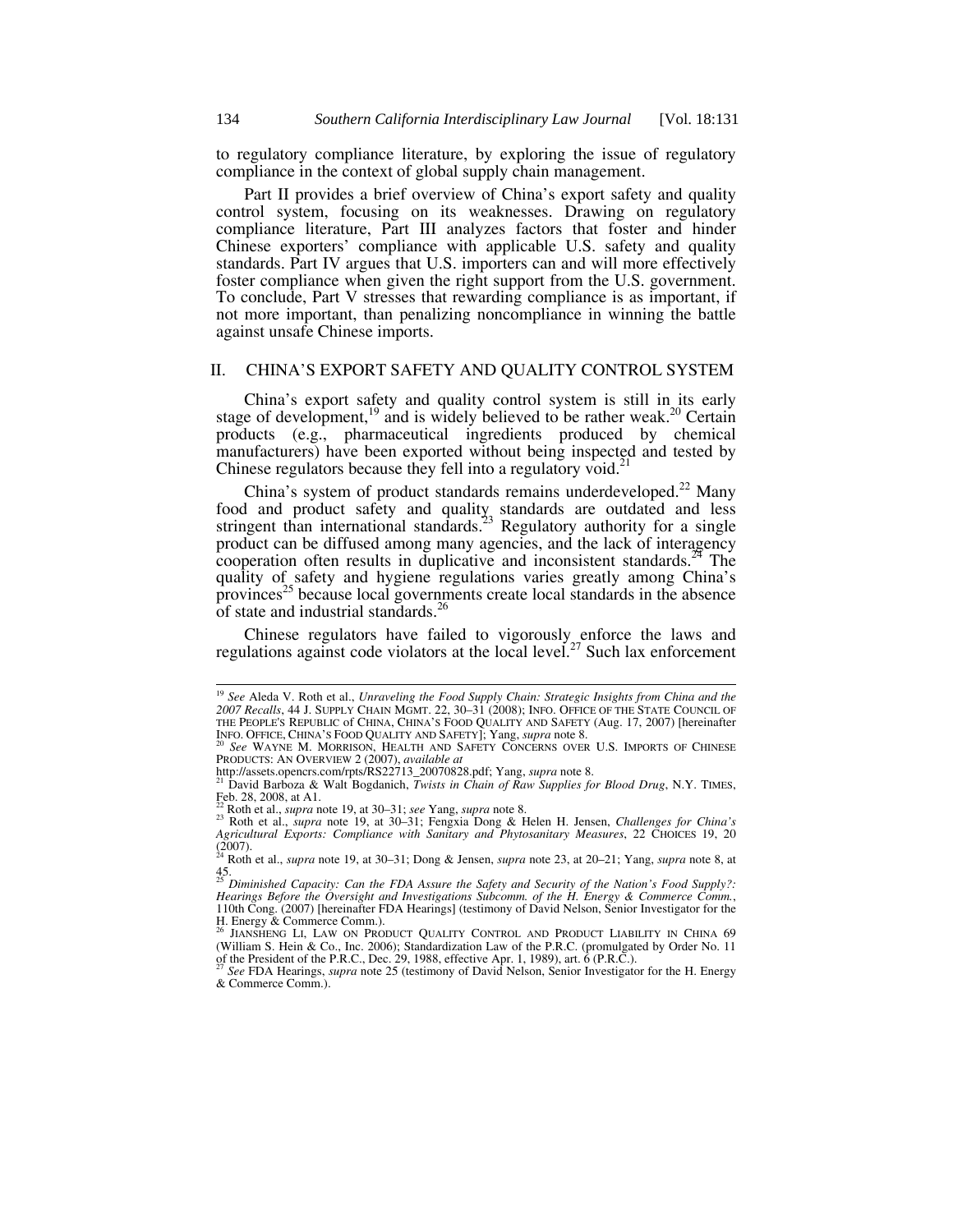has encouraged many businesses to cheat the system in their pursuit of profits in China's ultra-competitive business environment.<sup>28</sup> For example, there are many unlicensed importers and exporters who evade government inspection by using falsified export documents.<sup>29</sup> Such lax enforcement has also led to the proliferation of unsafe, fake, and defective goods and ingredients for export.<sup>30</sup> Rampant government corruption, lack of accountability, local protectionism, and dependent local regulatory agencies have contributed to this lax enforcement.<sup>3</sup>

The following is a brief introduction to China's major export safety and quality regulatory agencies, and China's major laws and regulations on export safety and quality. Following that is a discussion of the problems plaguing China's export safety and quality control system.

#### A. EXPORT SAFETY AND QUALITY CONTROL IN CHINA

China's principal state regulatory agencies responsible for providing foreign consumers protection from unsafe, sub-standard, or fake exports from China are the General Administration of Quality Supervision, Inspection, and Quarantine ("AQSIQ"), the State Food and Drug Administration ("SFDA"), the Ministry of Health ("MOH"), and the Ministry of Agriculture (" $MOA$ ").<sup>32</sup> AQSIQ is responsible for ensuring the safety and quality of ordinary and special exports (such as food, measurement equipment, boilers, and other high-pressure vessels in the production stage), and for quarantining people, animals, and plants that cross the border of China.<sup>33</sup> SFDA's primary role is to ensure safe and quality export medicines, medical equipment, and medical materials in  $\frac{1}{2}$  areas not regulated by MOA.<sup>34</sup> MOH's mission is to protect against unsafe and inaccurately labeled export cosmetics.<sup>35</sup> MOA is charged with supervising the production of primary agricultural exports such as seeds, pesticides, and veterinary medicines.<sup>3</sup>

Major Chinese product quality and food safety statutes concerning exports include the Law on Import and Export Commodity Inspection (2002), the Law on Animal and Plant Entry and Exit Quarantine (1992), the Product Quality Law (enacted in 1993 and revised in 2000), the Law on the Quality and Safety of Agricultural Products (2006), the Food Hygiene Law (1995), the Drug Administration Law (2001), and the Frontier Health and Quarantine Law  $(1986)$ .<sup>37</sup> A food safety law draft was approved by the State Council in October 2007, and was submitted for review by the Standing Committee of the National People's Congress.<sup>38</sup> The draft law

<sup>&</sup>lt;sup>28</sup> See Roth et al., *supra* note 19, at 29.<br><sup>29</sup> MORRISON, *supra* note 20, at 3.<br><sup>31</sup> Id.<br><sup>32</sup> L1, *supra* note 26, at 59–67.<br><sup>33</sup> AQSIQ also shoulders responsibility for quality assurance of imports. Id. at 60–66.<br><sup>35</sup> http://www.chinadaily.com.cn/china/2007-11/01/content\_6221398.htm.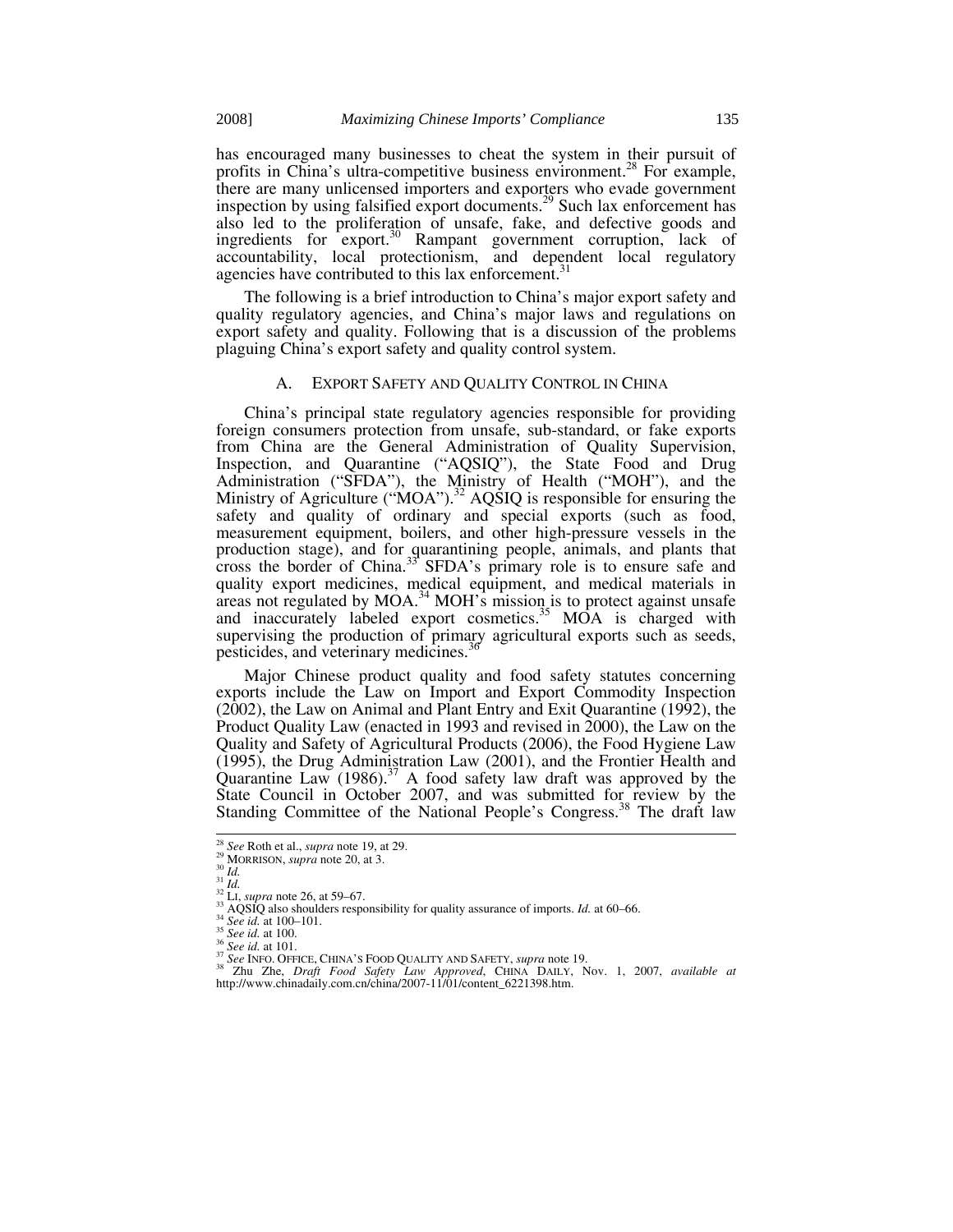purportedly requires the creation of a food safety risk analysis and monitoring system, greater scrutiny of food imports and exports, better health risk communication, and increased penalties for errant firms and officials who act irresponsibly.<sup>3</sup>

Major Chinese administrative regulations concerning exports include the Regulations for the Implementation of the Law on Import and Export Commodity Inspection (2005), the Special Regulations of the State Council on Strengthening Safety Supervision and Administration of Food and Other Products (2007), the Regulations on the Administration of Production Licenses for Industrial Products (2005), the Regulations on Certification and Accreditation (2003), the Regulations for the Implementation of the Law on Animal and Plant Entry and Exit Quarantine (1996) and others.<sup>4</sup>

The Chinese food and product export regulatory system relies heavily on inspectors from AQSIQ, thirty-five provincial-level Chinese inspection and quarantine ("CIQ") agencies directly under AQSIQ, local CIQ offices, and inspection bodies recognized, designated or accredited by AQSIQ.<sup>4</sup> Mandatory inspections are required of exports that are included in the List of Import-Export Commodities Subject to Inspection and Quarantine ("the List") that is published by AQSIQ, and of exports that are required to undergo mandatory inspections by other laws or administrative regulations.42 Export inspectors also conduct sampling tests over non-listed commodities, focusing on those with safety, hygiene, or environmental risks, those with quality complaints from consumers, those with a relatively high return volume, those with relatively big quality incidents, and those subject to new technical standards.<sup>4</sup>

Allegedly, every lot of commodities for export is sampled and then tested in a local CIQ lab or a CIQ-recognized lab against Chinese standards and the standards of the importing country. $44$  If the sampled lot meets the applicable standards, an export certificate is granted and that information is then transferred electronically to the proposed port of exit to ensure the physical goods correspond to the export certificate before being cleared by the customs.45 If the sampled lot fails the applicable standards, the exporters are allowed to process the lot under the supervision of the CIQ

<sup>&</sup>lt;sup>39</sup> *Id.* 40 *See* Gen. Admin. of Quality Supervision, Inspection & Quarantine of the P.R.C., Mission, <sup>40</sup> *See* Gen. Admin. of Quality Supervision/ [hereinafter AQSIQ Mission]. *See also* In http://english.aqsiq.gov.cn/AboutAQSIQ/Mission/ [hereinafter AQSIQ Mission]. *See also* INFO. OFFICE, CHINA'S FOOD QUALITY AND SAFETY, *supra* note 19, for a detailed list of administrative regulations and departmental rules related to food quality and safety. 41 FDA Hearings, *supra* note 25 (testimony of David Nelson, Senior Investigator for the H. Energy &

Commerce Comm.); AQSIQ Mission, *supra* note 40; Zhonghua Renmin Gongheguo jin chu kou shang pin jian ye fa shi shi tiao li di yi zhang die r tiao [Regulations for the Implementation of the Law of the P.R.C. on Imp. & Exp. Commodity Inspection] (promulgated by the Executive Comm. State Council, Aug. 31, 2005, effective Dec. 1, 2005), art. 2 (P.R.C.) [hereinafter Imp. & Exp. Inspection Regulations].

<sup>&</sup>lt;sup>42</sup> Imp. & Exp. Inspection Regulations, arts. 3–4; AQSIQ Mission, *supra* note 40.<br><sup>43</sup> AQSIQ Mission, *supra* note 40; Jin chu kou shang pin chou cha jian yan guan li ba fa di yi zhang di<br> $\frac{1}{2}$  Line of Line Commodit san tiao [Measures for Random Inspections of Imp. & Exp. Commodities] (promulgated by the Executive Comm. AQSIQ, Dec. 31, 2002, effective Feb. 1, 2003), art. 3 (P.R.C.).

<sup>44</sup> FDA Hearings, *supra* note 25 (testimony of David Nelson, Senior Investigator for the H. Energy & Commerce Comm.). 45 Imp. & Exp. Inspection Regulations, arts. 25–27. *See also* FDA Hearings, *supra* note 25 (testimony

of David Nelson, Senior Investigator for the H. Energy & Commerce Comm.).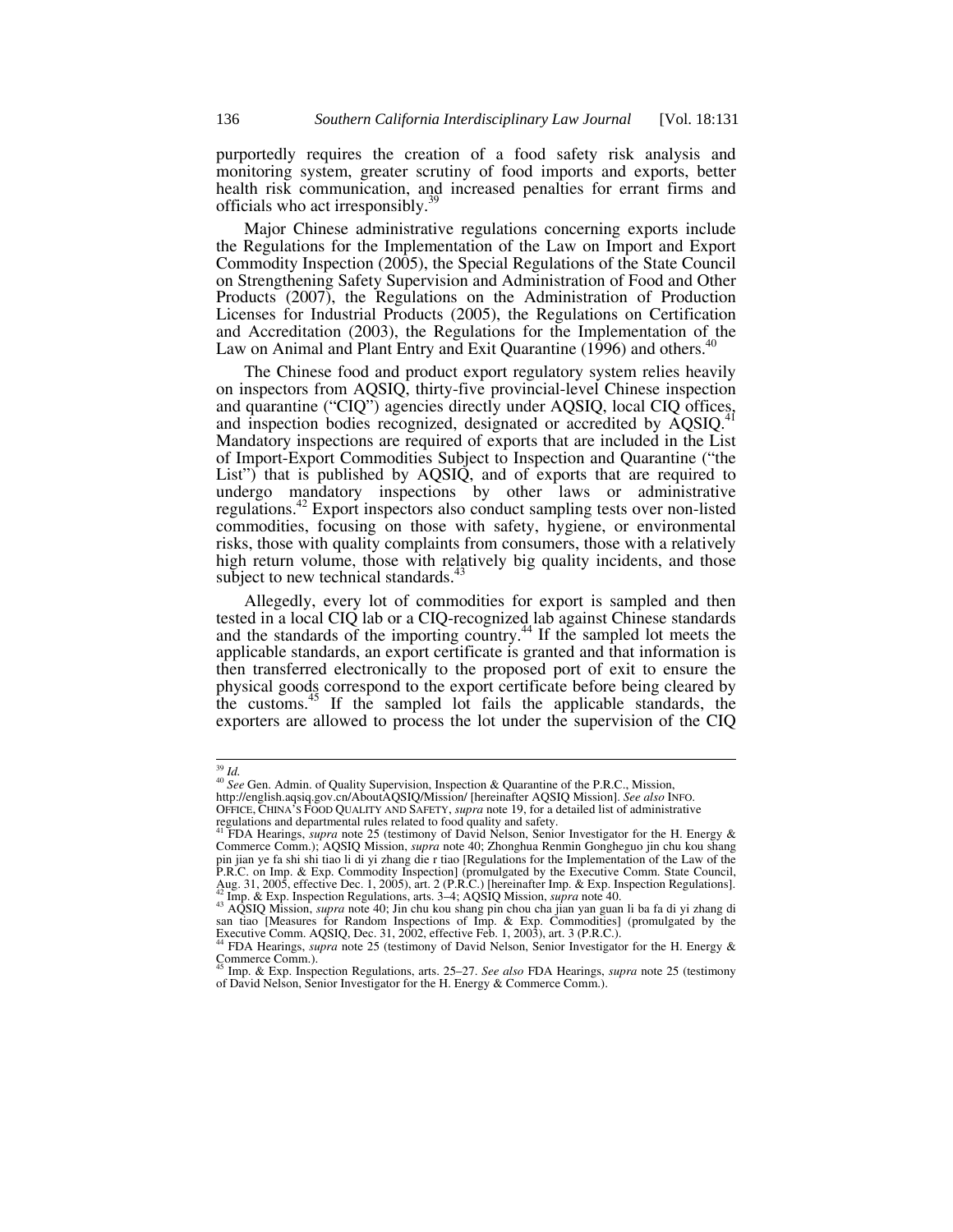inspectors and to re-submit it for testing.<sup>46</sup> If it still fails the testing, the product is banned from being exported.<sup>47</sup>As of September 1, 2007, all Chinese food products certified for export shall bear a "CIQ" mark on their exterior sales packages unless they fall under any regulatory exceptions.<sup>4</sup>

If necessary, entry-exit inspection and quarantine agencies may conduct on-site quality assurance checks on enterprises that manufacture exports included on the List, and may implement a mandatory registration management system for major high-risk exports.<sup>49</sup> For example, China has adopted a mandatory sanitation registration system for all enterprises manufacturing, processing, and distributing food and cosmetics for export.<sup>50</sup> The food enterprise must pass the on-site inspection by a review team from provincial and local CIQs in order to be registered and approved for exporting.<sup>51</sup> Only enterprises that are registered and approved may process or manufacture food destined for export and apply to the provincial or local CIQs for an export certificate.<sup>52</sup> Moreover, resident inspectors may be sent to large enterprises that produce high-risk export foods when needed.<sup>53</sup>

For exporters who export goods without applying for and undergoing the mandatory inspection or those who export sub-standard goods that fail the mandatory or sample inspection, (a) their proceeds from the exports shall be confiscated; (b) they shall receive a fine that is over five percent of but less than twenty percent of the value of the exports; and (c) those exporters who violate the criminal code shall be criminally prosecuted.<sup>5</sup> For exporters who export adulterated, fake or sub-standard products, (a) they shall be ordered to suspend their exporting activities; (b) their proceeds from the exports shall be confiscated; (c) they shall receive a fine that is over fifty percent of, but less than 300 percent of the value of the exports; and (d) those exporters who violate the criminal code shall be criminally prosecuted.<sup>55</sup> For exporters who export food and cosmetics without the required hygiene registration, (a) their export operations shall

<sup>&</sup>lt;sup>46</sup> Imp. & Exp. Inspection Regulations, arts. 25–27.<br><sup>47</sup> *Id.* 48 No CIQ label is required for export foods in bulk or for export foods packaged in bamboo baskets or gunny bags for transportation purpose where it is impractical to attach the label. Announcement No.85, 2007, AQSIA, Stamping the Inspection and Quarantine Marks on Export Food Stuff (June 1, 2007), *available at*

http://english.mofcom.gov.cn/aarticle/policyrelease/gazettee/200709/20070905091948.html. However, it should be noted that the export food certification by AQSIQ is not recognized in the U.S. FDA Hearings, *supra* note 25 (testimony of Richard A. Wilfong, Investigator for the H. Energy & Commerce Comm.).<br><sup>49</sup> Imp. & Exp. Inspection Regulations, art. 31.

<sup>49</sup> Imp. & Exp. Inspection Regulations, art. 31. 50 *Id.* arts. 32*–*33. 51 *Id.* art. 32; AQSIQ, Chu kou shi pin sheng chan qi ye wei sheng zhu ce deng ji guan li gui di [Bulletin on the Sanitation Registration for Export-Oriented Food Manufacturing, Processing, and Distribution Enterprises], Bull. No. 2002-20, *available at*

crijy.lishui.gov.cn/rzrk/wszcdj/P020070909832801738033.doc.<br><sup>52</sup> Imp. & Exp. Inspection Regulations, arts. 2–3.

<sup>&</sup>lt;sup>53</sup> INFO. OFFICE, CHINA'S FOOD QUALITY AND SAFETY, *supra* note 19.<br><sup>54</sup> Imp. & Exp. Inspection Regulations, art. 46; Zhonghua Renmin Gongheguo jin chu kou shang pin jian ye fa di san zhang di san shi san tiao [Law on Imp. & Exp. Commodity Inspection] (promulgated by the Standing Comm. Nat'l People's Cong., April 28, 2002, effective Oct. 1, 2002), art. 33 (P.R.C.) [hereinafter Imp. & Exp. Commodity Inspection Law]. 55 Imp. & Exp. Commodity Inspection Law, art. 35.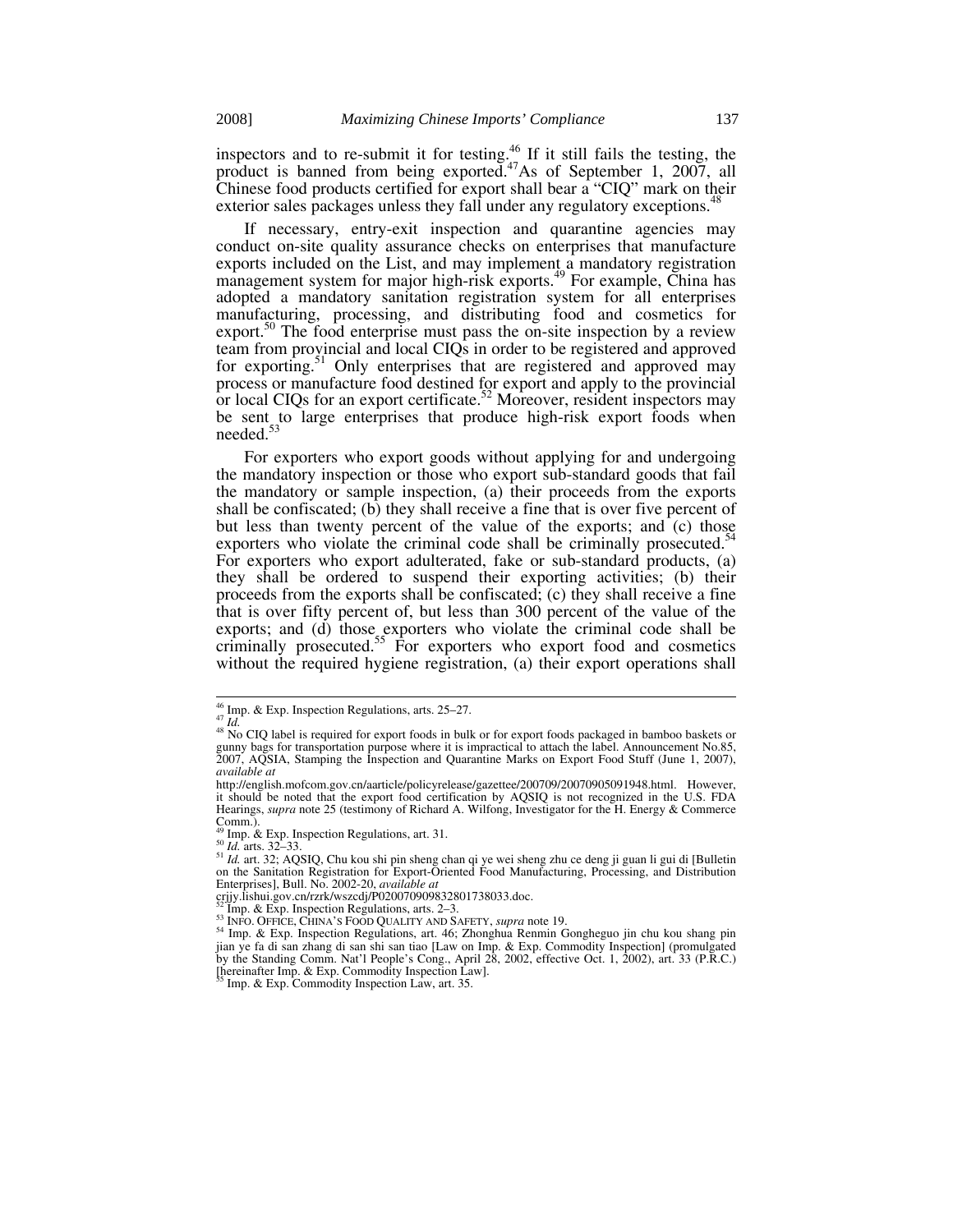be suspended, (b) their proceeds from the illegal exports shall be confiscated, and (c) they shall receive a fine that is over ten percent of, but less than fifty percent of the value of the exports.<sup>56</sup>

The AQSIQ or provincial and local CIQs will first give the enterprise a specified time period to bring the products up to standard if exporters, who have obtained the required hygiene registration, fail the inspection.<sup>57</sup> If the exporters fail the second inspection at the end of the specified period, their hygiene registration shall be revoked.<sup>5</sup>

Moreover, China has adopted a red list (list of sound enterprises) and a black list (list of unlawful enterprises) of enterprises producing exports.<sup>5</sup> Included on the red list are export enterprises with an effective risk control system and those with a good quality reputation in their importing countries.<sup>60</sup> Those red list enterprises that produce export food and agricultural products are exempt from mandatory exit inspection and quarantine for a specified time period.<sup>61</sup> So far, seventeen food export enterprises made the red list.<sup>62</sup> Included on the black list are food export enterprises that either evaded inspection or cheated the inspection and quarantine authorities, or who were reported by importing countries or regions to have serious quality problems.<sup>53</sup> As of October 6, 2008, a total of ninety-nine food exporters were placed on the black list.<sup>64</sup>

The Chinese government claims that it has also adopted an export-food safety management framework, including:

[T]he archiving management system for the inspection and quarantine of planting and breeding bases, the epidemic disease monitoring system, . . . the supervisory system for pesticide and veterinary medicine residue[,] . . . the classified management system for [food export] enterprises, . . . the system of quality tracing and substandard products recalling, and the early risk warning and quick response system.<sup>65</sup>

## B. LAX ENFORCEMENT AND CAUSES

### 1. *Rampant Corruption and Lack of Accountability*

Corrupt Chinese quality and safety regulators and inspectors have been blamed for the weak enforcement of quality and safety laws and

<sup>&</sup>lt;sup>56</sup> Imp. and Exp. Inspection Regulations, art. 52.<br>
<sup>58</sup> Id.<br>
<sup>58</sup> Id.<br>
<sup>59</sup> INFO. OFFICE, CHINA'S FOOD QUALITY AND SAFETY, *supra* note 19.<br>
<sup>60</sup> Id.

<sup>&</sup>lt;sup>61</sup> AQSIQ, Guan yu dui chu kou shi pin nong chan pin shi xin mian ya zhi du de gong gao [Bulletin on the Trial System for Exempting Export Food and Agricultural Products], Bull. No. 2006-150 (Oct. 9, 2006), *available at* 

<sup>2006),</sup> *available at* http://www.aqsiq.gov.cn/ztlm/jckspylqymd/200706/t20070629\_32898.htm.<br><sup>62</sup> AQSIQ, Guan yu gong bu shou pi mian yan chu kou shi pin nong chan pin de gong gao [Notice on the First Group of Exempt Export

<sup>&</sup>lt;sup>63</sup> INFO. OFFICE, CHINA'S FOOD QUALITY AND SAFETY, *supra* note 19.<br><sup>64</sup> AQSIQ, Chu kou shi pin wei gui qi ye mi dan [Black List of Food Exporters] (updated Oct. 6, 2008), *available at* http://www.aqsiq.gov.cn/ztlm/jckspwgqymd/200706/t20070630\_32919.htm. 65 INFO. OFFICE, CHINA'S FOOD QUALITY AND SAFETY, *supra* note 19.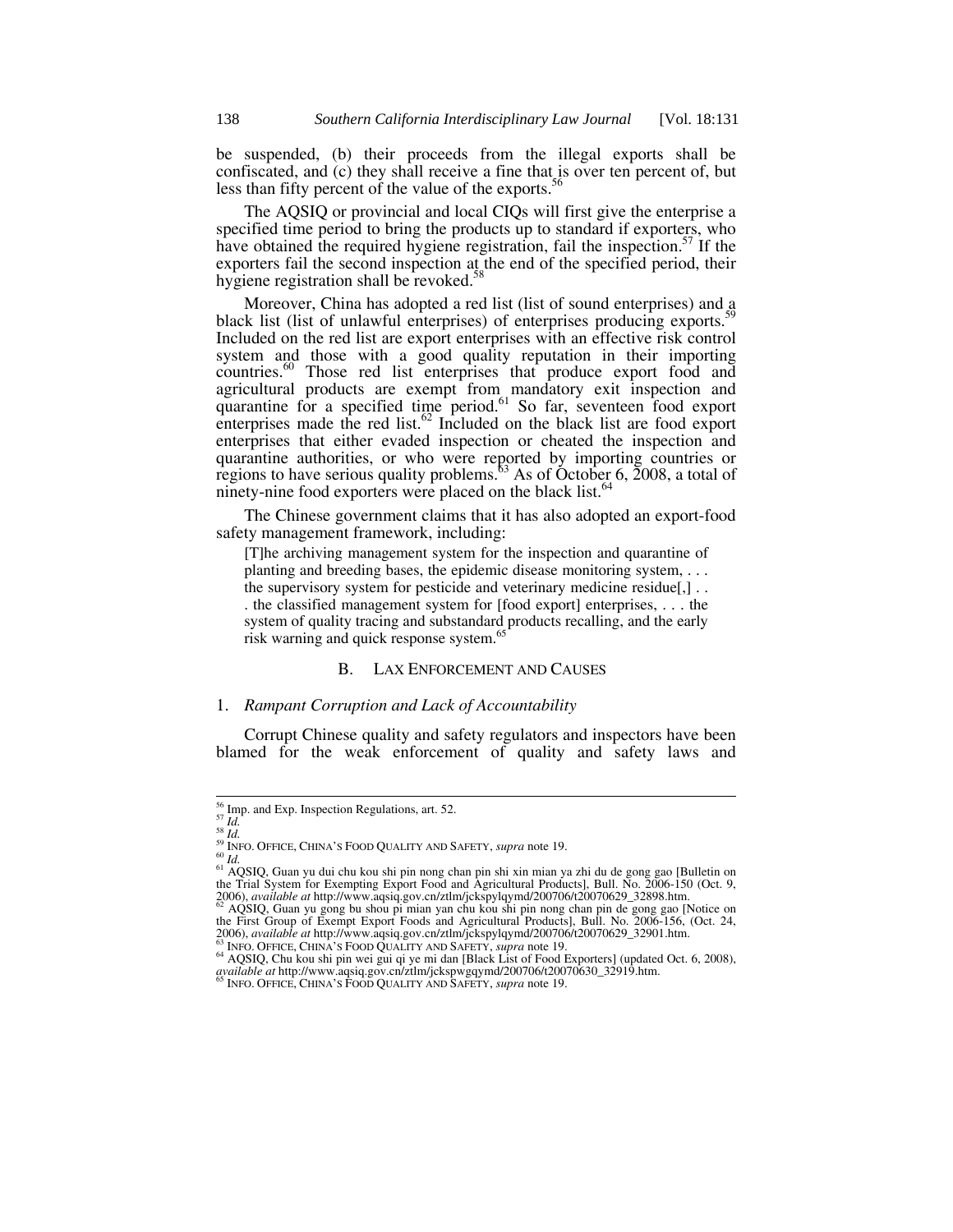regulations.<sup>66</sup> Li Changjiang, the former head of the AQSIQ, admitted that corruption and dereliction of duty was still a deep-rooted problem in some local CIQs.<sup>67</sup> Many front-line inspectors and high-level officials were said to be willing to bend the rules for personal economic benefits.<sup>6</sup>

Corruption among officials remains rampant in China, despite the Chinese government's intensified efforts to combat corruption.<sup>69</sup> On a scale of zero (highly corrupt) to ten (highly clean), $\frac{70}{9}$  China scored 3.5 on its 2007 Corruption Perceptions Index ("CPI") (72<sup>nd</sup> out of 180 countries).<sup>71</sup> China's CPI score was 3.3 (70<sup>th</sup> out of 163 countries) in 2006,<sup>72</sup> 3.2 (72<sup>nd</sup> out of 159 countries) in 2005,<sup>73</sup> 3.4 (71st out of 146 countries) in 2004,<sup>74</sup> and 3.4 (66<sup>th</sup>) out of 133 countries) in 2003.75 Although China's raw score increased slightly by 0.1 in 2007, the scores remained roughly the same over the past five years. In 2006, China scored -0.58 on the Control of Corruption Indicator, and its percentile rank was 35.4%, meaning 35.4% of the 212 countries surveyed scored lower in this indicator than  $China$ <sup>76</sup> China

http://www.chinadaily.com.cn/china/2007-03/13/content\_826696.htm. "Official statistics show that from 1992 to 1997, a total of 669,300 CPC members were punished for corruption, and the number rose to 846,150 in 1998–2002." Xinhua, *6 Corrupt Senior Officials Sentenced in 2003*, PLA DAILY, Mar. 10, 2004, *available at*

http://english.pladaily.com.cn/special/e2004lh/zyxw/31.htm.

The Transparency International Corruption Perceptions Index ranks countries in terms of the degree to which corruption is perceived to exist among public officials and politicians. It is a composite index, a poll of polls, drawing on corruption-related data from expert and business surveys carried out by a variety of independent and reputable institutions." Transparency International, Corruption Perceptions Index 2007: Frequently Asked Questions,

http://www.transparency.org/policy\_research/surveys\_indices/cpi/2007/faq. 71 Transparency International, Corruption Perceptions Index 2007,

http://www.transparency.org/policy\_research/surveys\_indices/cpi/2007.<br>
<sup>72</sup> Transparency International, Corruption Perceptions Index 2006,

http://www.transparency.org/policy\_research/surveys\_indices/cpi/2006.<br>
<sup>73</sup> Transparency International, Corruption Perceptions Index 2005,

http://www.transparency.org/policy\_research/surveys\_indices/cpi/2005. 74 Transparency International, Corruption Perceptions Index 2004,

http://www.transparency.org/policy\_research/surveys\_indices/cpi/2004. 75 Transparency International, Corruption Perceptions Index 2003,

http://www.transparency.org/policy\_research/surveys\_indices/cpi/2003.<br>
<sup>76</sup> Worldwide Governance Indicators (WGI), 1996–2007, All Indicators for One Country: China (table),<br>
<sup>76</sup> Worldwide Governance Indicators (WGI), 1996 http://info.worldbank.org/governance/wgi/sc\_country.asp (select country "China", then click on the table to see percentages). *See also* WGI, 1996–2007, Country Data Report for CHINA, 1996*–*2007,

<sup>&</sup>lt;sup>66</sup> AFX News, *Corrupt Officials the Root Cause of China's Product Quality Crisis*, Sep. 13, 2007, *available at http://www.abcmoney.co.uk/news/132007133948.htm.* 

available at http://www.abcmoney.co.uk/news/132007133948.htm.<br>
<sup>67</sup> Li Changjiang tong zhi zai quan guo zhi jian xi tong dang feng lian zheng jian she gong zuo hui yi shang de jianghua [Speech by Li Changjiang at the 2007 Work Style and Building a Clean Administration in the Quality Supervision, Inspection, and Quarantine System], available at http://www.aqsiq.gov.cn/ldzz/lcj/zyjh/200701/t20070126\_27317.htm.

<sup>&</sup>lt;sup>os</sup> Id.<br><sup>69</sup> Ting Gong, *Forms and Characteristics of China's Corruption in the 1990s: Change with Continuity,* 30 COMMUNIST & POST-COMMUNIST STUD. 277, 286 (1997); Zengke He, *Corruption and Anti-Corruption in Reform China*, 33 COMMUNIST & POST-COMMUNIST STUD. 243, 243*–*48 (2000); Ting Gong, *Dangerous Collusion: Corruption as a Collective Venture in Contemporary China*, 35 COMMUNIST & POST-COMMUNIST STUD. 85, 101 (2002). *Cf.* Andrew Wedeman, *Great Disorder under Heaven: Endemic Corruption and Rapid Growth in Contemporary China*, 4 THE CHINA REV. 1, 1, 20*–* 21 (2004) (acknowledging that corruption in China is serious and much worse than before China's economic reform, but arguing that corruption in China has not reached "at risk" levels that would significantly depress economic growth. The author stresses that other countries such as Japan, the United States and Great Britain also experienced a surge in corruption during the early stage of their respective economic takeoffs.) Chinese courts handled 23,733 cases of embezzlement, bribery and dereliction of duty in 2006, "sentencing 825 convicted government officials above the county level, including 9 provincial- and ministerial-level officials." Xinhua, *9 Senior Officials Convicted for Corruption in 2006*, CHINA DAILY, Mar. 13, 2007, *available at*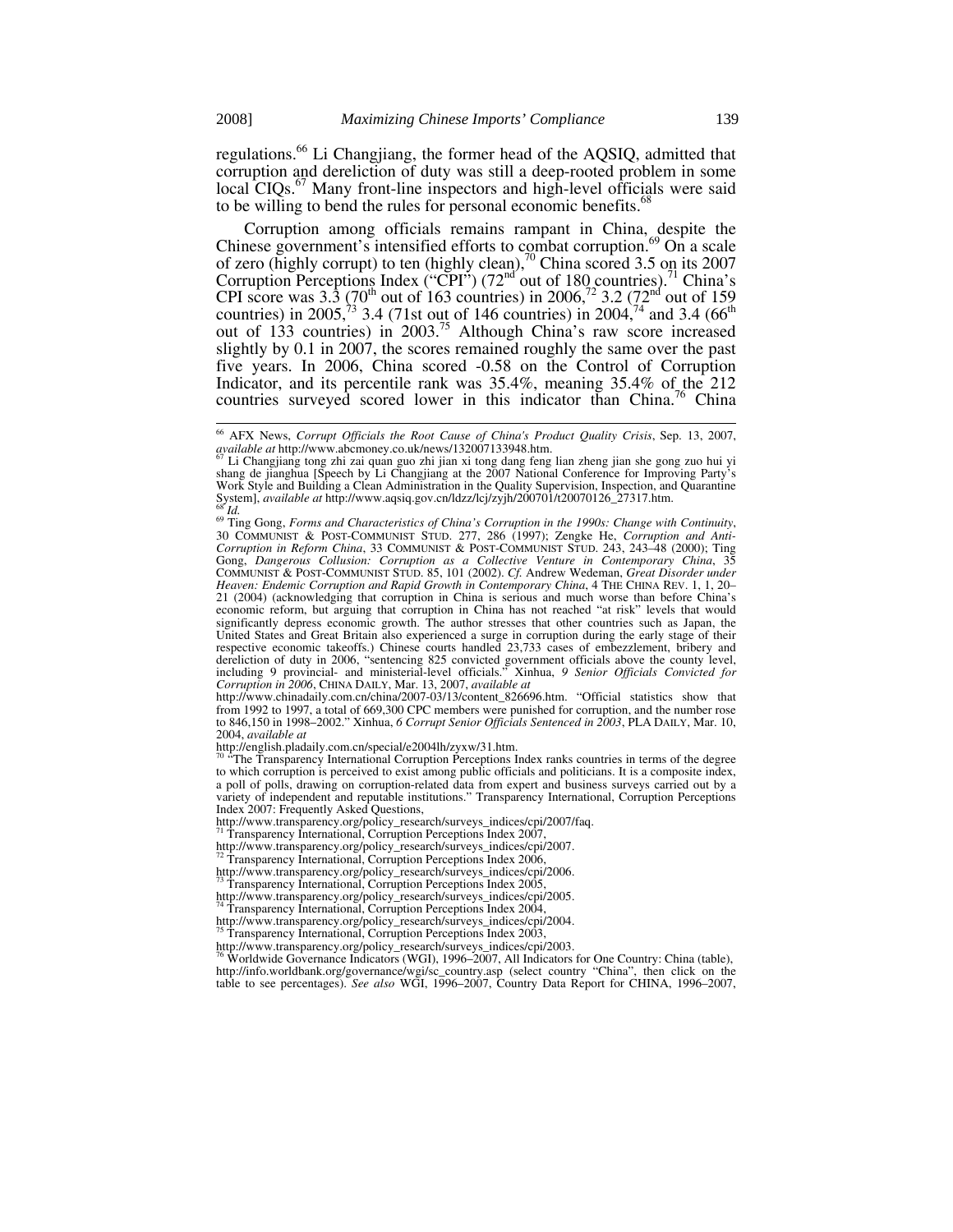scored -0.70 (31.1%) in 2005, -0.61(32.5%) in 2004, -0.43 (43.2%) in 2003, -0.48 (39.8%) in 2002, -0.28 (47.6%) in 2000, -0.38 (41.7%) in 1998, and -0.15 (52.4%) in 1996.<sup>77</sup> These statistics suggested that China's control of corruption has worsened from 1996 to 2005, and improved slightly in 2006.

Corrupt officials often receive milder communist party disciplinary action and/or administrative penalties rather than criminal punishment under the current dual-track anti-corruption enforcement system.<sup>78</sup> Party disciplinary actions include a warning, a serious warning, removal from Party posts, probation within the Party, and expulsion from the Party.<sup>7</sup> Administrative penalties include a warning, a demerit, a serious demerit, demotion, removal from one's position, and termination.<sup>80</sup> From 1983 to 1988, only 6.6% of party officials who were disciplined for corruption received any criminal punishment.<sup>81</sup> From October 1997 to September 2002, only 37,790 out of 846,150 party officials who were disciplined for corruption received criminal penalties (about  $4.5\%$ ).<sup>82</sup> From December 2002 to June 2007, a total of 518,484 party officials received party disciplinary action for corruption.<sup>83</sup>

The selective under-prosecution of corruption fails to provide officials with sufficient deterrence from engaging in corrupt practices. Despite the Communist Party's "tough words on corruption, and occasional high

http://info.worldbank.org/governance/wgi/pdf/c42.pdf. The Control of Corruption Indicator is one of the six indicators of governance that is collected by the Worldwide Governance Indicators (WGI) project. It measures "the extent to which public power is exercised for private gain, including petty and grand forms of corruption, as well as "capture" of the state by elites and private interests." WGI, 1996– 2007, FAQ, http://info.worldbank.org/governance/wgi/faq.htm. The measurement of this indicator follows a normal distribution, "virtually all scores lie between -2.5 and 2.5, with higher scores corresponding to better outcomes." Daniel Kaufmann, Aart Kraay & Massimo Mastruzzi, *Governance Matters VI: Aggregate and Individual Governance Indicators, 1996–2006* 13 (World Bank Policy Research Working Paper No. 4280, 2007), *available at*

http://www-

wds.worldbank.org/servlet/WDSContentServer/WDSP/IB/2007/07/10/000016406\_20070710125923/R endered/PDF/wps4280.pdf.<br>
<sup>77</sup> WGI, 1996–2007, All Indicators for One Country: China (table), *supra* note 76.

<sup>77</sup> WGI, 1996–2007, All Indicators for One Country: China (table), *supra* note 76. 78 Chengze Simon Fan & Herschel I. Grossman, *Entrepreneurial Graft in China*, THE PROVIDENCE J., May 3, 2001, at B5, *available at*

 $\frac{79}{72}$  Zhongguo Gongchandang Xian Fa [Constitution of Communist Party of China], art. 39 (1982)<br>(P.R.C.), *available at* http://news.xinhuanet.com/english/2007-10/25/content\_6944738\_7.htm.

<sup>(</sup>P.R.C.), *available at* http://news.xinhuanet.com/english/2007-10/25/content\_6944738\_7.htm.<br><sup>80</sup> Xing zheng ji guan gong wu yuan chu fen tiao li [Regulation on the Punishment of Civil Servants of Administrative Organs] (P

http://www.gov.cn/ziliao/flfg/2007-04/29/content\_601241.htm.<br><sup>81</sup> Something Rotten in the State of China; Systemic Corruption, THE ECONOMIST, Feb. 16, 2002 (citing the estimate made by Hu Angang and Guo Yong of Beijing's Qinghua University) [hereinafter Something Rotten].

*Something Rotten*]. 82 Xinhua, Zhong Yan Ji Lv Jian Chan Wei Yuan Hui Xiang Dang De Di Shi Liu Ci Quan Guo Dai Biao Da Hui De Gong Zuo Bao Gao [Work Report of the Central Commission for Discipline Inspection at the 16th National Congress of the Communist Party of China] (Nov. 19, 2002), *available at*  http://cpc.people.com.cn/GB/64162/64168/64569/65444/4429113.html.<br><sup>83</sup> Xinhua, Zhong Yan Ji Lv Jian Chan Wei Yuan Hui Xiang Dang De Di Shi Qi Ci Quan Guo Dai Biao

<sup>&</sup>lt;sup>83</sup> Xinhua, Zhong Yan Ji Lv Jian Chan Wei Yuan Hui Xiang Dang De Di Shi Qi Ci Quan Guo Dai Biao Da Hui De Gong Zuo Bao Gao [Work Report of the Central Commission for Discipline Inspection at the 17th National Congress of the Communist Party of China] (Oct. 26, 2007), *available at* http://news.xinhuanet.com/newscenter/2007-10/26/content\_6953648.htm.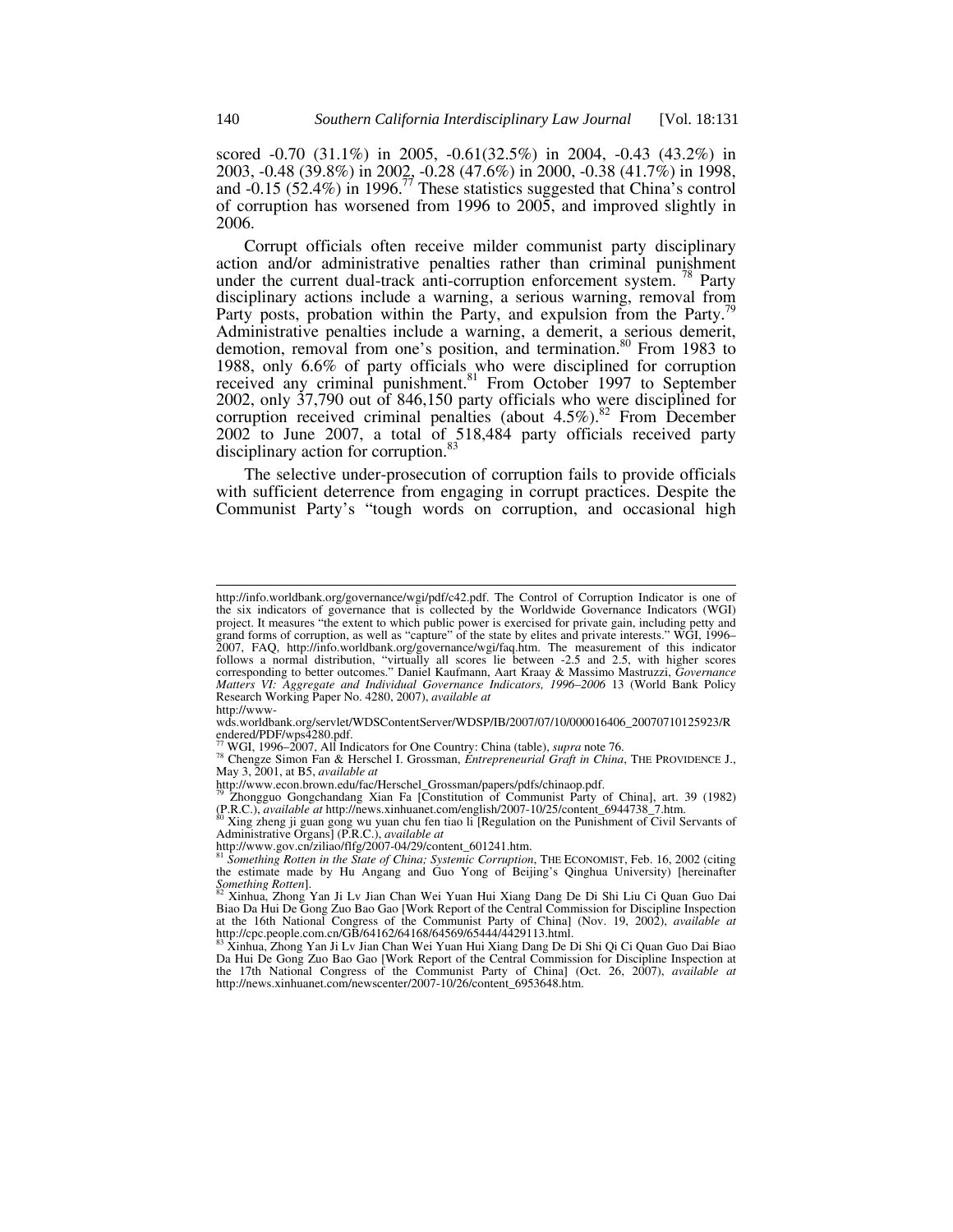profile sentencing and even executions, in the minds of many officials the potential gains from corruption still far outweigh the risks."<sup>84</sup>

#### 2. *Local Protectionism*

Local government officials report to the local Communist Party, rather than to the central government in Beijing, and "economic growth is the first priority of the Party."<sup>85</sup> According to Kenneth G. Lieberthal, a leading Sinologist, local GDP growth accounts for about seventy percent of a typical official's annual performance review.<sup>86</sup> Therefore, it is not surprising that many local government officials, especially those at or below the county level, end up favoring economic growth at the price of product quality and food safety.<sup>87</sup> Some officials, particularly those in poorer areas, have tolerated businesses that have not complied with quality and safety standards because of the economic benefits, such as government revenue and employment opportunities as well as personal political capital resulting from this toleration.<sup>8</sup>

## 3. *Dependent and Over-Extended Local Regulatory Agencies*

Administrative agencies that supervise local export quality and safety depend heavily on their local governments at the corresponding level for resources and selection of high-ranking personnel. About sixty percent of the revenue of China's quality supervision agencies or institutions came from government funding in  $2006^{89}$  Institutionally weak local regulatory agencies are vulnerable to intervention from local government officials particularly because there is evidence that many local regulatory agencies are under-staffed and under-funded.<sup>90</sup> According to official estimates, a total of over 30,000 inspectors are employed in thirty-five CIQs directly under AQSIQ and about 500 local CIQ offices in China. <sup>91</sup> From December 2006 to November 2007, inspectors from these agencies inspected approximately 1.68 million lots of import and export commodities that were worth  $$1.256$  billion.<sup>9</sup>

 <sup>84</sup> *Something Rotten*, *supra* note 81 (discussing the perceptions of officials about the benefits of corruption in China).

SUBCOMM. ON OVERSIGHT & INVESTIGATIONS, STAFF TRIP REPORT, FOOD FROM CHINA: CAN WE IMPORT SAFETY? 3 (Oct. 4, 2007), *available at* http://energycommerce.house.gov/Press\_110/110 rpt.100407.ChinaTripReport.pdf.<br><sup>86</sup> Peter Engardio et al., *Broken China*, BUS. WK., July 23, 2007, at 38.

<sup>&</sup>lt;sup>87</sup> Peter Engardio et al., *Broken China*, DoS. WA., Jury 25, 2007, at 201<br><sup>87</sup> Waikeung Tam & Dali Yang, *Food Safety and the Development of Regulatory Institutions in China*, 29 ASIAN PERSP. 5, 17 (2005), *available at* 

http://www.daliyang.com/files/Tam\_and\_Yang\_Food\_Safety\_and\_the\_Development\_of\_Regulatory\_In stitutions\_in\_China.pdf. <sup>88</sup> *See* John K. Bush, *"Sorry" Seems to Be Neither the Hardest nor Last Word for Chinese Product* 

*Recalls*, *in* INSTANT AWARENESS: AN IMMEDIATE LOOK AT THE LEGAL, GOVERNMENTAL, AND ECONOMIC RAMIFICATIONS OF THE MATTEL TOY RECALLS (Aspatore Books 2007). The total revenue for China's national quality and technology supervision system amounted to

<sup>1,983,408</sup> RMB yuan in 2006. AQSIQ, 2006 Nian zhi liang jian du tong ji [Quality Supervision Statistics 2006], *available at* http://www.aqsiq.gov.cn/zwgk/tjsj/200705/t20070525\_31201.htm.

<sup>&</sup>lt;sup>90</sup> MORRISON, *supra* note 20, at 3.<br><sup>91</sup> AQSIQ, Zong jiu jie shao [Info about AQSIQ], *available at* http://www.aqsiq.gov.cn/zwgk/zjjs/.<br><sup>92</sup> *See* AQSIQ, Tong ji shu ju [Statistics], *available at* http://www.aqsiq.gov.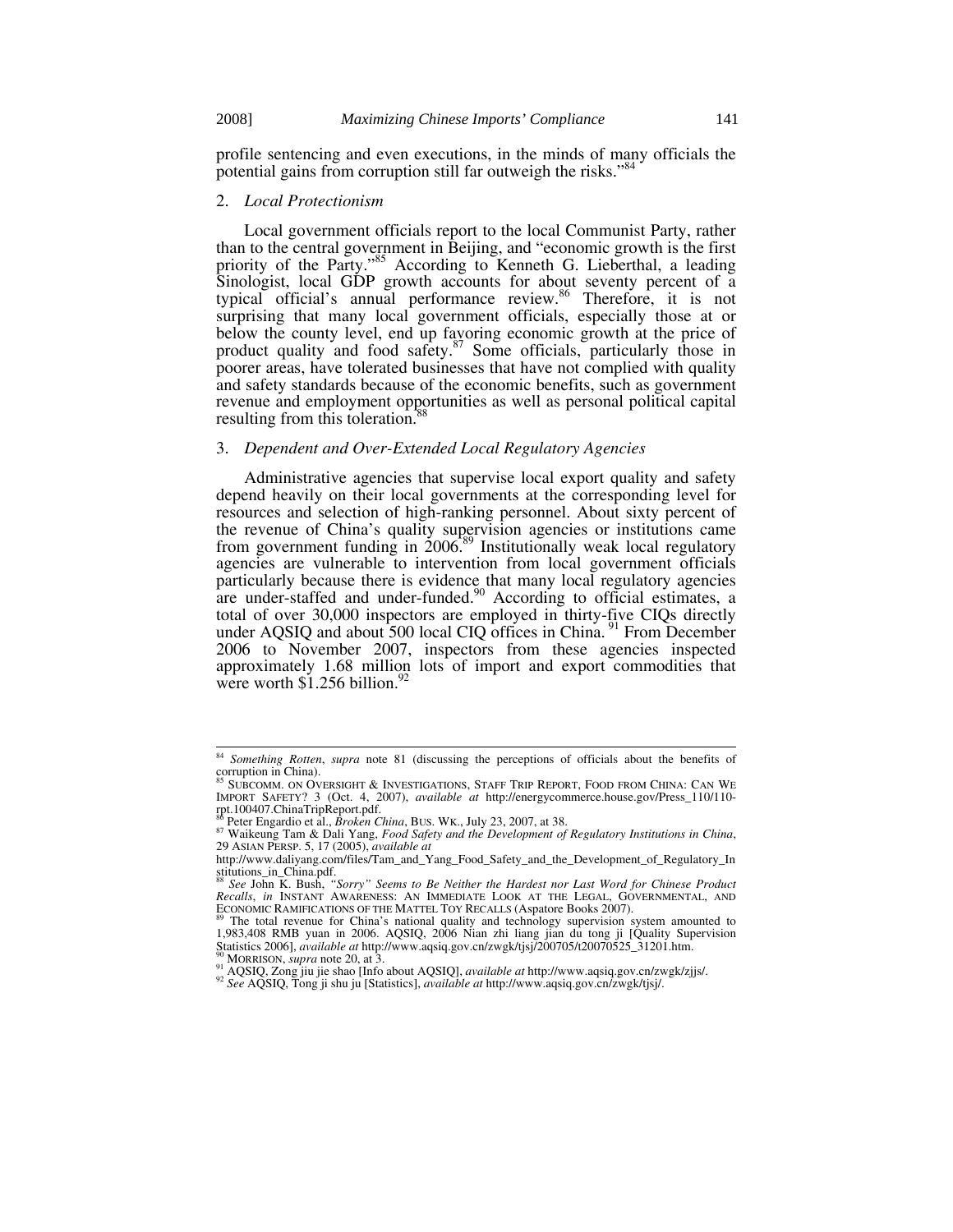## III. TOWARD UNDERSTANDING CHINESE EXPORTERS' COMPLIANCE AND NONCOMPLIANCE WITH AMERICAN SAFETY AND QUALITY STANDARDS

The past decade saw the rise of global sourcing of goods and services to developing countries from the developed countries, including the  $\mathrm{U.S.}^{93}$ Global sourcing helps reduce costs for businesses, which in turn translates into lower prices for consumers.<sup>94</sup> However, lower costs may come at a high price for businesses that source overseas.<sup>95</sup> The large number of safety incidents involving imports from China in 2007 highlights the quality risks associated with global sourcing.<sup>9</sup>

In 2007, China became the largest source of U.S. imports: imports from China totaled \$321.5 billion, accounting for  $16.5\%$  of total U.S. imports.<sup>9</sup> In 2006, China was the largest supplier of toys, dolls, games, fish and other marine products, and tires for the  $\overline{U}.S.^{98}$  China was also a major supplier of animal food products, toothpaste, pharmaceuticals, and medicine.<sup>99</sup> Given the increasingly large volume of imports from China, particularly those posing great health risks, it is critical to the American public that Chinese imports comply with applicable U.S. safety standards and regulations. Understanding the sources of Chinese exporters' noncompliance or compliance with applicable U.S. safety standards and regulations is a prerequisite to the achievement of this vital goal.

### A. WHO ARE THE EXPORTERS FROM CHINA?

Foreign-invested enterprises ("FIEs") have dominated China's exports since  $2000$ <sup>100</sup> From January to November 2007, exports by FIEs totaled \$629.82 billion, accounting for 57.07% of China's total exports.<sup>101</sup> Private enterprises are also playing an increasing role in China's exports.<sup>102</sup> From

 <sup>93</sup> Andrew Millington, Markus Eberhardt & Barry Wilkinson, *Supplier Performance and Selection in China*, 26 INT'L J. OPERATIONS & PRODUCTION MGMT. 185, 185 (2006). 94 Michael A. Levine, *CSR and Sustainability: Local Impacts of Global Supply Chains*, THE METRO.

CORP. COUNS., Oct. 2007, at 15, *available at* 

http://www.metrocorpcounsel.com/pdf/2007/October/15.pdf. 95 Global sourcing creates numerous product safety, environmental, human rights, and other legal groblems for businesses.  $Id$ .

problems for businesses. *Id.* 96 Roth et al., *supra* note 19, at 22. 97 U.S. Census Bureau, Foreign Trade Statistics: Top Trading Partners—Total Trade, Exports, Imports, Year-to-Date December 2007, *available at*

http://www.census.gov/foreign-trade/statistics/highlights/top/top0712.html#imports. 98 In 2006, toys, dolls, and games imported from China totaled \$14.6 billion, accounting for 86% of all

U.S. imports. Fish and other marine products imported from China totaled nearly \$1.7 billion, accounting for 19.8% of all U.S. imports in 2006. Tires imported from China totaled \$1.9 billion in

<sup>2006,</sup> accounting for 22% of all U.S. imports. MORRISON, *supra* note 20, at 3.<br><sup>99</sup> "China was the 2<sup>nd</sup> largest foreign supplier of animal food products at \$135 million, or 23.8% of total.<br>China was the 6<sup>th</sup> largest sup imports." *Id.* at 2.<br><sup>100</sup> JIANG XIAOJUAN, FDI IN CHINA: CONTRIBUTING TO GROWTH, RESTRUCTURING AND

COMPETITIVENESS 66 (Nova Sci. Publishers, Inc. 2004).<br><sup>101</sup> MINISTRY OF COMMERCE (MOC), P.R.C., EXPORT BY TYPE OF ENTERPRISES (TABLE) (2007),

<sup>&</sup>lt;sup>101</sup> MINISTRY OF COMMERCE (MOC), P.R.C., EXPORT BY TYPE OF ENTERPRISES (TABLE) (2007), *available at* 

http://english.mofcom.gov.cn/aarticle/statistic/ie/200801/20080105322225.html [hereinafter MOC, EXPORT 2007]. 102 *Foreign Firms Dominate China's Exports*, ASIA TIMES, June 30, 2006,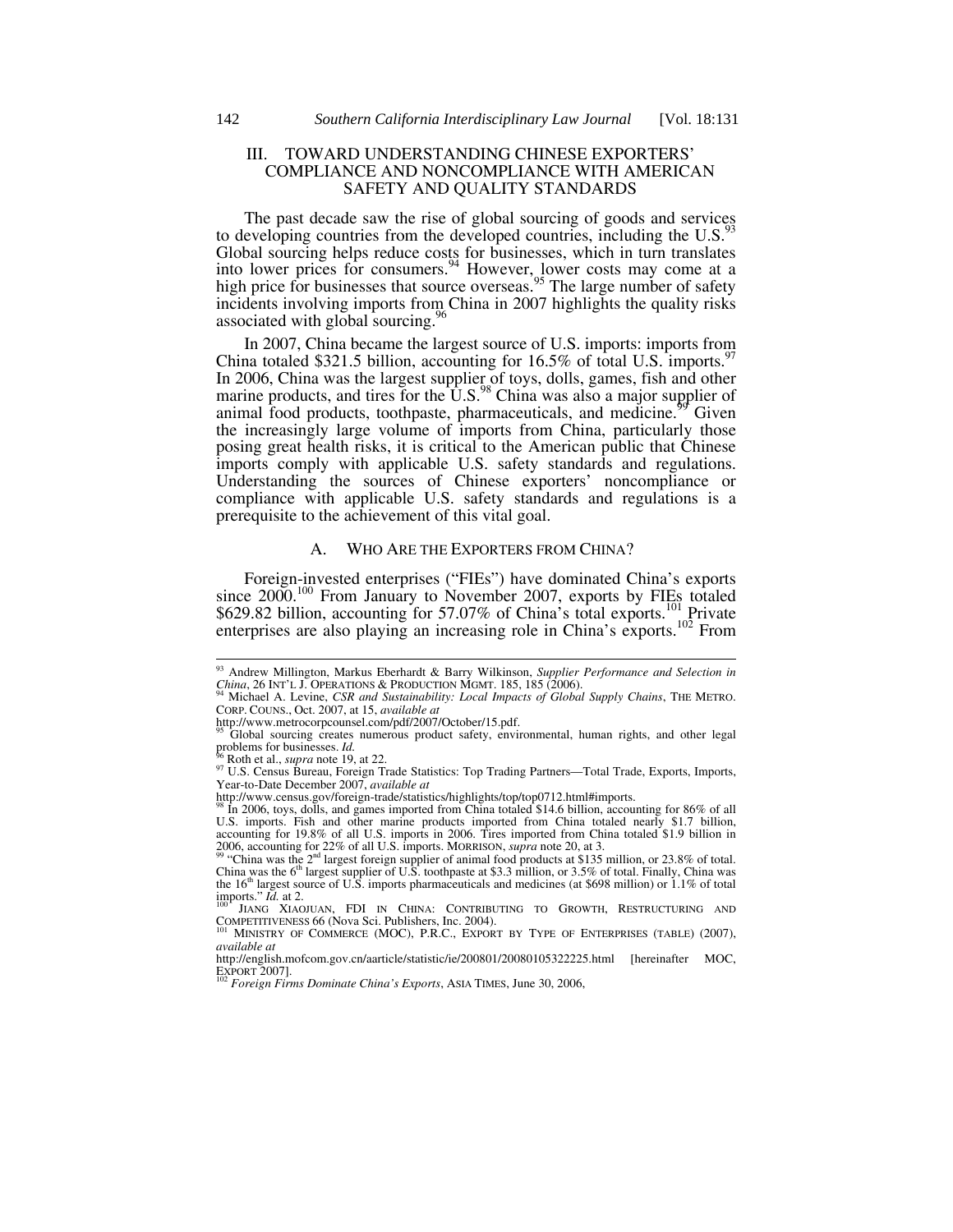January to November 2007, exports by private enterprises totaled \$223.63 billion, accounting for 20.64% of China's total exports.<sup>103</sup> State-owned enterprises come in third place, exporting \$204.36 billion worth of goods during the January through November period.<sup>104</sup> Collective enterprises exported  $$42.75$  billion worth of goods during this same period.<sup>105</sup>

| Type of            | $Jan. - Nov. 2007$ |        | Jan. 2008 |        | Feb. 2008 |        |
|--------------------|--------------------|--------|-----------|--------|-----------|--------|
| Enterprise         |                    |        |           |        |           |        |
|                    | Value              | $%$ in | Value     | $%$ in | Value     | $%$ in |
|                    |                    | total  |           | total  |           | total  |
| <b>Total Value</b> | 11,036             |        | 1,096.4   |        | 873.5     |        |
| State-owned        | 2,043.6            | 18.52% | 207.9     | 18.96% | 154.8     | 17.72% |
| Enterprises        |                    |        |           |        |           |        |
| Foreign-invested   | 6,298.2            | 57.07% | 598.7     | 54.6%  | 516.9     | 59.18% |
| Enterprises        |                    |        |           |        |           |        |
| Other Enterprises  | 2,694.2            | 24.41% | 289.9     | 26.44% | 201.9     | 23.1%  |
|                    |                    |        |           |        |           |        |
| Collective-owned   | 427.5              | 3.87%  | 45        | 4.1%   |           |        |
| Enterprises        |                    |        |           |        |           |        |
|                    |                    |        |           |        |           |        |
| Private-owned      | 2,236.3            | 20.64% | 242.7     | 22.34% |           |        |
| Chinese            |                    |        |           |        |           |        |
| Enterprises        |                    |        |           |        |           |        |

Table 1. Export by Type of Enterprises<sup>106</sup> (Unit: U.S. \$100 million)

In 2005, the top 200 exporters accounted for 29.1% of China's total exports.<sup>107</sup> Among the top 200 exporters, there were 148 FIEs, thirty-nine state-owned enterprises ("SOEs"), nine collectively owned enterprises, and four private firms.<sup>1</sup>

#### B. COMPLIANCE LITERATURE

Many models have been proposed to explain firms' compliance or noncompliance with regulations, including but not limited to the deterrence-based model, the normative-based model, and the organizational-routine model.<sup>109</sup> Under the deterrence-based model, firms are seen as rational profit-maximizers who do not comply with the law

http://www.atimes.com/atimes/China\_Business/HF30Cb02.html [hereinafter *Foreign Firms*].<br><sup>103</sup> MOC, EXPORT 2007, *supra* note 101.<br><sup>104</sup> Id.<br><sup>105</sup> Id., MINISTRY OF COMMERCE, P.R.C., EXPORT BY TYPE OF ENTERPRISES (TABLE) (2

*at* http://english.mofcom.gov.cn/aarticle/statistic/ie/200803/20080305439922.html. 107 SINA, Er li li wu zhong guo wai mao er bai qiang [2005 List of China's Top 200 Enterprises in

Foreign Trade], *available at* http://finance.sina.com.cn/hy/20060421/14392520218.shtml.<br><sup>108</sup> Foreign Firms, supra note 102.<br><sup>109</sup> See Timothy F. Malloy, *Regulation, Compliance and the Firm, 76* TEMP. L. REV. 451, 461–49

<sup>(2003),</sup> for a review of the corporate compliance literature.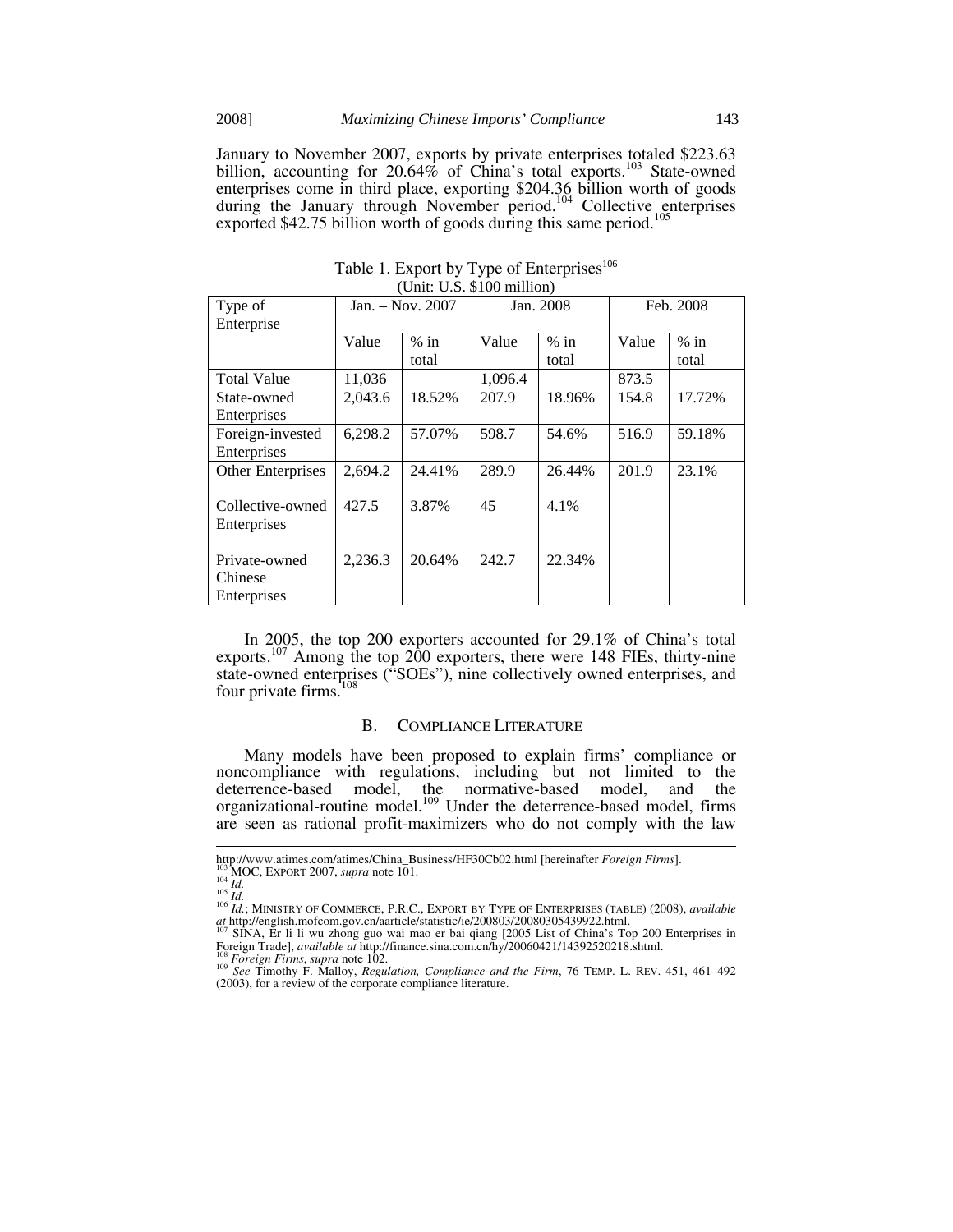when the perceived benefits of noncompliance exceed the anticipated costs of it.110 Costs of noncompliance typically refer to legal sanctions (civil or/and criminal penalties), but may include other costs such as reputation loss, litigation costs, and the risk of private lawsuits.

The likelihood of detection and resulting sanctions as well as the severity of potential sanctions are believed to influence a firm's compliance decision under the deterrence model.<sup>111</sup> The empirical findings on the relative roles of these factors in inducing compliance are mixed.<sup>112</sup> Some empirical studies have found that the perceived likelihood of detection plays a greater role in inducing compliance than the likelihood and severity of sanctions.<sup>113</sup> John Braithwaite and Toni Makkai's study of regulatory compliance by Australian nursing home managers found little support for the deterrent effect because of certainty of detection or certainty of severe penalties.<sup>114</sup> K. Kuperan and Jon G. Sutinen's study of Malaysian fisheries' regulations suggested that increasing the probability of detection and sanctions could reduce the number of violations by those violators, but would not likely decrease the number of violators.<sup>115</sup>

Under the normative-based model, firms are seen as good faith actors who comply with the law out of a sense of moral or civil obligation that is grounded in the belief that legitimate authorities are worthy of obedience and agreement with the value of a given regulation.<sup>116</sup> Legal authorities are perceived legitimate when the enacting and implementing of the regulations follow a fair process characterized by representation, impartiality, and ethicality.<sup>117</sup> Regulated firms are likely to comply when they are given the chance to participate meaningfully in the decision making process, when the regulator acts honestly and impartially, and when they are treated with respect and dignity.<sup>118</sup> The illegitimacy of the regulatory authorities, the complexity of the regulations, and the perceived unreasonableness of the rules are said to explain firms' noncompliance with the regulations. $^{119}$ 

It has been further suggested that individuals weigh potential social sanctions (e.g., ostracism) or psychological sanctions (e.g., guilt or reduced

 <sup>110</sup> *E.g.*, Clifford Rechtschaffen, *Deterrence vs. Cooperation and the Evolving Theory of Environmental Enforcement*, 71 S. CAL. L. REV. 1181, 1186*–*89 (1998); Gary S. Becker, *Crime and Punishment: An Economic Approach*, 76 J. POL. ECON. 169, 170 (1968); Raymond J. Burby & Robert G. Paterson, *Improving Compliance with State Environmental Regulations*, 12 J. POL'Y ANALYSIS & MGMT. 753, 755–56 (1993).<br><sup>111</sup> Malloy, *supra* note 109, at 462.

<sup>&</sup>lt;sup>112</sup> Soren C. Winter & Peter J. May, *Motivation for Compliance with Environmental Regulations*, 20 J.<br>
<sup>112</sup> Soren C. Winter & Peter J. May, *Motivation for Compliance with Environmental Regulations*, 20 J.<br>
<sup>113</sup> See Bu POLYT ANALYSIS & MGMT. 675, 676–77 (2001).<br>
<sup>113</sup> *See* Burby & Paterson, *supra* note 110.<br>
<sup>114</sup> John Braithwaite & Toni Makkai, *Testing an Expected Utility Model of Corporate Deterrence*, 25<br>
LAW & SOC'Y REV. 7, 35 (19

LAW & SOC'Y REV. 7, 35 (1991).<br><sup>115</sup> K. Kuperan & Jon G. Sutinen, *Blue Water Crime: Deterrence, Legitimacy, and Compliance in* 

*Fisheries*, 32 LAW & SOC'Y REV. 309, 328*–*29 (1998). 116 *E.g.,* Winter & May, *supra* note 112, at 677*–*78; David B. Spence, *The Shadow of the Rational* 

Polluter: Rethinking the Role of Rational Actor Models in Environmental Law, 89 CAL. L. REV. 917, 966–67 (2001); TOM R. TYLER, WHY PEOPLE OBEY THE LAW 3–4 (Yale Univ. Press 1990).<br><sup>117</sup> See, e.g., Malloy, *supra* note 109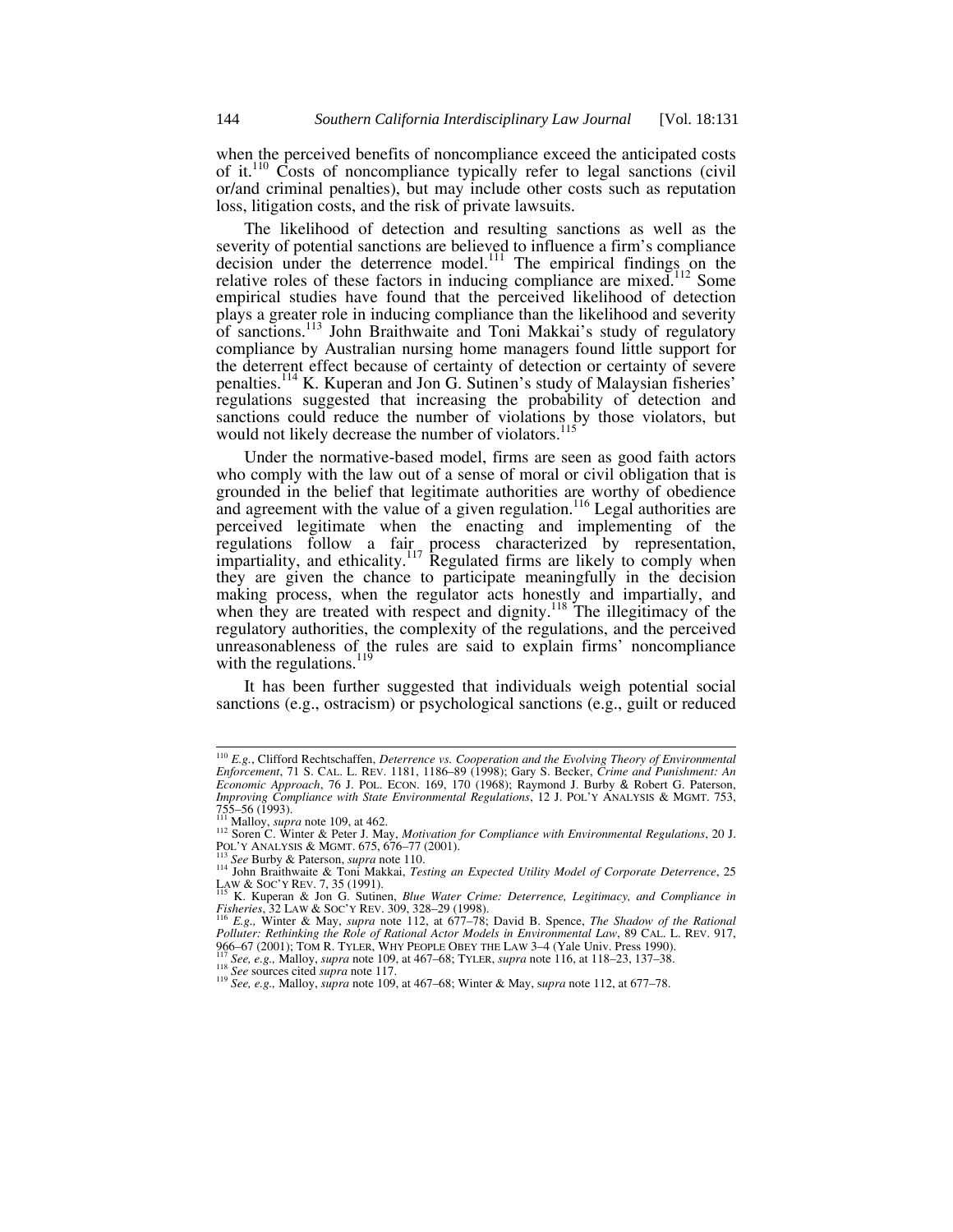self-esteem) associated with disobeying the norm against the costs of obeying the social compliance norm.<sup>120</sup>

Both the deterrence model and the normative model only partly explain a firm's compliance behavior and present an over-simplified view of firms and their employees.<sup>121</sup> Ian Ayres and Braithwaite advocated for a multidimensional view of the firm, suggesting that "all corporate actors are bundles of contradictory commitments to values of economic rationality, law abiding-ness, and business responsibility. Business executives have profit-maximizing selves and law-abiding selves; at different moments, in different contexts, their different selves prevail."<sup>122</sup> Economic rationality, as well as normative and social concerns, influences a firm's compliance decisions to different degrees under different circumstances.<sup>123</sup> Soren C. Winter and Peter J. May's study of Danish farmers' compliance with agroenvironmental regulations found that normative and social considerations play an important role in farmers' compliance decisions in addition to deterrence-based considerations.<sup>124</sup>

The organizational-routine-based model focuses on the internal environment of a firm, and sees a firm as a "system for allocating and managing resources necessary to achieve the owner's goals."<sup>125</sup> Because in most cases many specialized units within an organization participate in the compliance efforts, adequate mechanisms must be in place to properly channel the information flows and to allocate resources, responsibility, and authority among the units.<sup>126</sup> Under the organizational-routine model, deficient organizational routines in these coordination functions can undermine an organization's ability to comply with the regulations, thus leading to "routine noncompliance," even though individual members within the organization share a commitment to compliance.<sup>127</sup> Winter and May further found that farmers' knowledge of the agro-environmental regulations was positively related to their compliance.<sup>128</sup>

To sum up, the literature suggests that an entity's compliance with a given regulation is influenced by its deterrence-based, normative and social considerations and the adequacy and effectiveness of its coordination routines.

<sup>&</sup>lt;sup>120</sup> *E.g.*, Malloy, *supra* note 109, at 471.<br><sup>121</sup> Winter & May, *supra* note 112, at 676; Malloy, *supra* note 109, at 456 (summarizing scholars'

attempts to integrate the deterrence model and the normative model).  $\frac{122}{122}$  IAN AYRES & JOHN BRAITHWAITE, RESPONSIVE REGULATION: TRANSCENDING THE DEREGULATION<br>
DEBATE 31 (Oxford Univ. Press 1992).<br>
<sup>123</sup> Malloy, *s* 

<sup>&</sup>lt;sup>125</sup> Malloy, *supra* note 109, at 458.<br><sup>126</sup> *Id.* at 478–96.<br><sup>126</sup> *Id.* at 475–76.<br><sup>127</sup> *Id.* at 475–76.<br><sup>128</sup> For their study of Danish farmers' compliance with agro-environmental regulations, see Winter & May, *supra* note 112, at 679*–*80.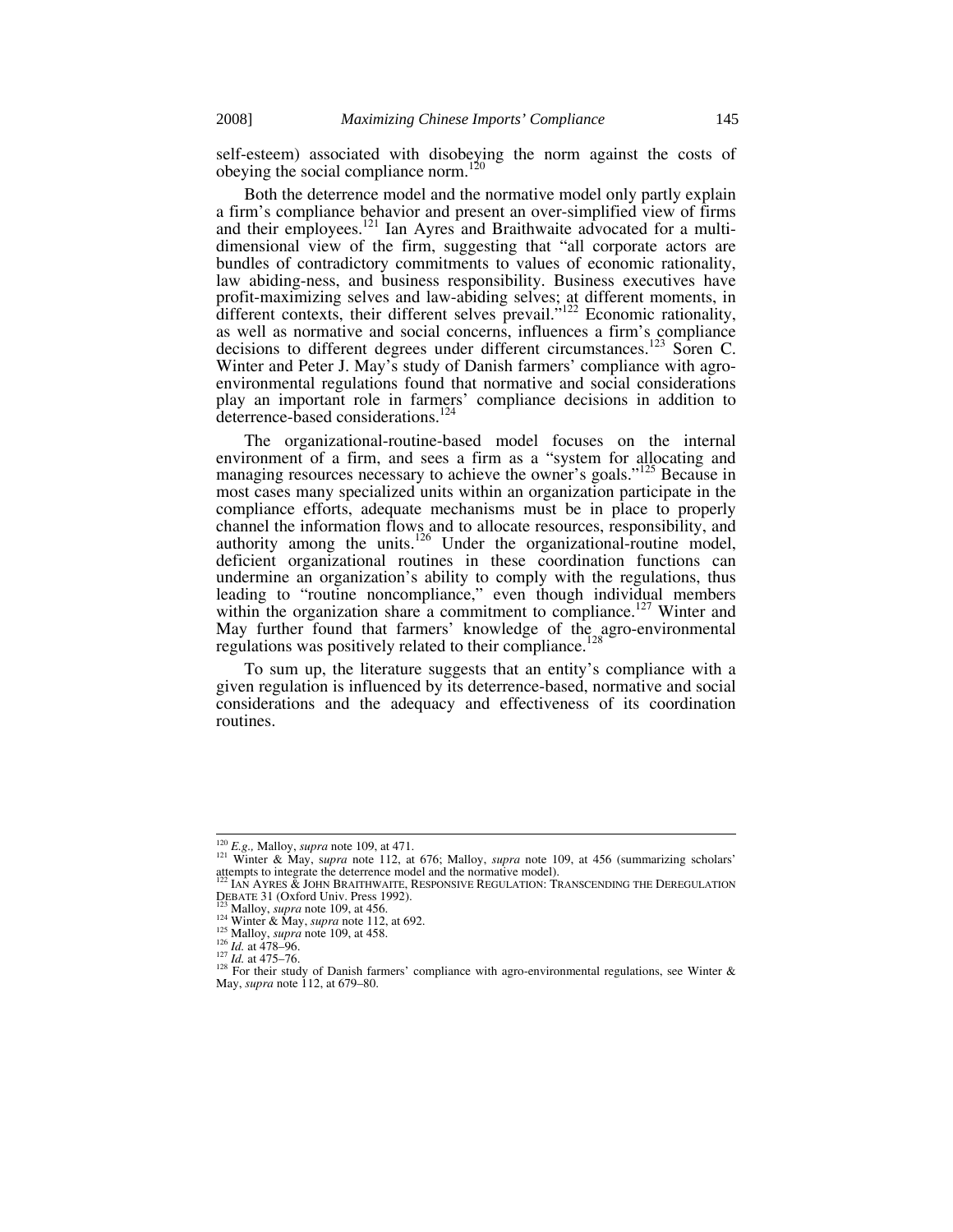## C. SOURCES OF COMPLIANCE AND NONCOMPLIANCE

#### 1. *Benefits of Noncompliance (Costs of Compliance)*

The economic benefits associated with noncompliance to a China's exporter include money saved from not having made the otherwise necessary expenditures to comply with the applicable U.S. safety and quality standards. Noncompliance is seen by some of China's manufacturers and suppliers as a way to increase their decreasingly lower profit margins.<sup>129</sup> Because most indigenous Chinese manufacturers and suppliers are in labor-intensive industries, which are typically buyer-driven commodity chains, $130$  they have little leverage when it comes to price bargaining with U.S. buyers.<sup>131</sup>

Anecdotal evidence suggests that less than ten percent of what American customers pay for the end product actually ends up with Chinese suppliers.<sup>132</sup> Lower costs resulting from not complying or partially complying with the U.S. standards and regulations (e.g., substituting cheaper noncompliant materials for safe but more expensive materials, conducting fewer testing, etc.) enable Chinese suppliers to get a leg up over other suppliers who comply with the standards and regulations in China's ultracompetitive business environment.<sup>133</sup>

## 2. *Costs of Noncompliance*

As discussed earlier, the literature on compliance with social and environmental regulations suggests that firms comply with regulations "either because they fear detection of violations and subsequent punishment, feel a duty to comply, or feel social pressure to comply."

#### *a. Economic Sanctions*

Chinese exporters may face economic sanctions from U.S. importers when the latter detects that the former failed to comply with applicable safety standards and regulations. U.S. importers may threaten to stop

<sup>&</sup>lt;sup>129</sup> Roth et al., *supra* note 19, at 29.<br><sup>130</sup> "Profits in buyer-driven chains derive . . . from unique combinations of high-value research, design, sales, marketing and financial services that allow the retailers, bran manufacturers to act as strategic brokers in linking overseas factories with evolving product niches in<br>the main consumer markets." Gary Gereffi, *International Trade and Industrial Upgrading in the*<br>Apparel Commodity Chai

*Reconsideration, and Resolution in China*, 15 CARDOZO J. INT'L & COMP. L. 321, 334–35.<br><sup>132</sup> The low profits retained by Chinese suppliers are captured by their position in the middle stage of the

<sup>&</sup>quot;smiley curve," compared to their United States buyers who are at the high profitability ends of the "smiley curve" (branding and product concept at one end and retail and servicing at the other end). James Fallows, *China Makes, the World Takes*, THE ATLANTIC, July/Aug. 2007, at 48, 48*–*72, *available at* http://www.theatlantic.com/doc/200707/shenzhen. *See also* Richard McCormack, *Who Benefits Most from the iPod Being Made Overseas? Apple and Its Knowledge Workers*, MFG. & TECH. NEWS, July 1, 2007, *available at* http://www.manufacturingnews.com/news/07/0731/art1.html (reporting that Apple earned \$80 in gross profit on a 30-gigabyte video iPod that retails for \$299 and wholesales for \$224, whereas "the value added to the product through assembly in China is probably a few dollars at most").<br><sup>133</sup> Roth et al., *supra* note 19, at 29.<br><sup>134</sup> Peter J. May, *Compliance Motivations: Affirmative and Negative Bases* 

<sup>41</sup>*–*42 (2004); *accord* Winter & May, *supra* note 112, at 675.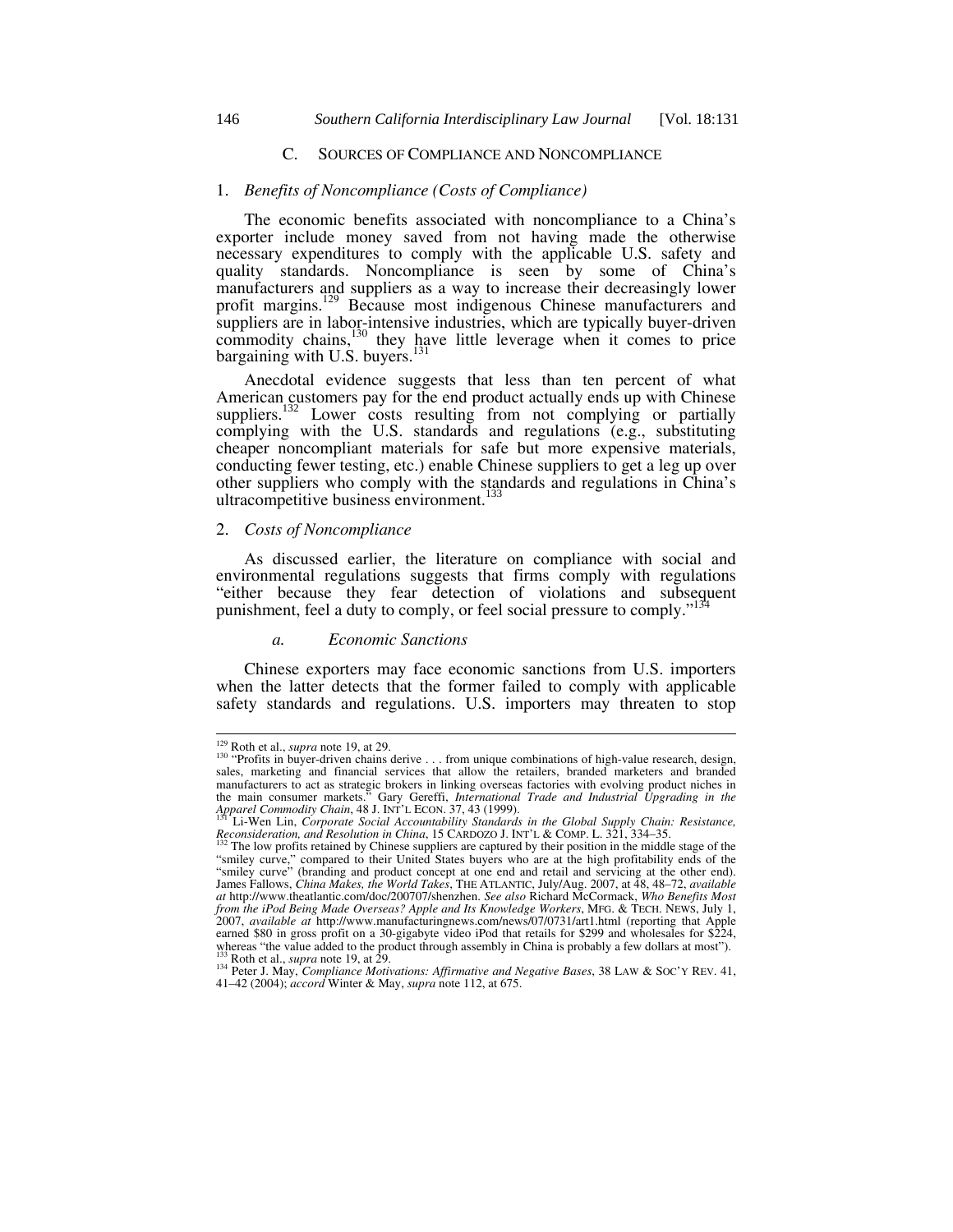purchasing products from the noncompliant exporters. The strength of such "market accountability" varies with the purchasing power of the American importers.<sup>135</sup> Large American importers, like Wal-Mart, can impose huge economic sanctions on noncompliant Chinese suppliers.<sup>136</sup>

The probability that violations will be detected varies. Importers with strict quality control procedures are more likely to detect such violations than importers with less strict quality control procedures.

However, it should be observed that not all American importers reward Chinese exporters for compliance with applicable safety standards, even though they very likely will penalize those who fail to comply.137 Empirical research suggests that low cost dominates many supply managers' outsourcing decisions.138 It has been observed that the cheapest supplier is often the one who gets the contract from importers, and that "'the supplier who quotes low and quietly cuts corners on quality is the one who wins. $\overline{513}$ 

Moreover, for those Chinese exporters with a short-term business mindset, the threat to discontinue purchases may carry little weight because it is customary for Chinese suppliers to collect full payment from buyers up front. $140$ 

#### *b. Claims by American Importers*

American importers may bring a third-party indemnification or contribution claim against Chinese exporters in U.S. courts after being sued by American consumers injured by defective imports.<sup>141</sup> If the contract between a Chinese exporter and an American importer contains product specification provisions and the Chinese exporter's noncompliance or partial compliance with applicable standards violates any such provision, the American importer has a breach of contract claim against the Chinese exporters.

#### *i. Arbitration and Award Enforcement*

Many contracts between Chinese exporters and U.S. importers contain arbitration clauses, mandating any disputes arising "under or in connection

<sup>&</sup>lt;sup>135</sup> MICHAEL P. VANDENBERGH, *The New Wal-Mart Effect: The Role of Private Contracting in Global Governance*, 54 UCLA L. REV. 913, 961 (2007).

Governance, 54 UCLA L. REV. 913, 961 (2007).<br><sup>136</sup> In 2004 Wal-Mart was China's sixth largest export partner, just behind Germany, purchasing<br>eighteen billion worth of products. Dorinda Elliott & Bill Powell, *Wal-Mart Nat* 2005, at 36. 137 FDA Hearings, *supra* note 25 (testimony of James Rice, Vice President & Country Manager, Tyson

Foods, Inc.).<br><sup>138</sup> Roth et al., *supra* note 19, at 29 (citing J.V. Gray, A.V. Roth & B. Tomlin, *Antecedents of Decisions*<br>to *Outsource Production: A Manufacturing Strategy Perspective* (Ohio State University Working to Outsource Production: A Manufacturing Strategy Perspective (Ohio State University Working Paper, 2007)).<br>Paper, 2007)).

<sup>139</sup> *Id.* (quoting P. Midler, *"Quality Fade": China's Great Business Challenge*, KNOWLEDGE@WHARTON, July 25, 2007, *available at* http://knowledge.wharton.upenn.edu/article.cfm?articleid=1776).<br><sup>140</sup> Id.

<sup>140</sup> *Id.* 141 McDermott Will & Emery, *Defective Chinese Goods: Legal Risks and Protective Measures*, MCDERMOTT NEWSL., July 19, 2007, *available at*

http://www.mwe.com/index.cfm/fuseaction/publications.nldetail/object\_id/e6a6094d-ee63-486e-b8f1 c22c0a476e04.cfm [hereinafter *Defective Chinese Goods*].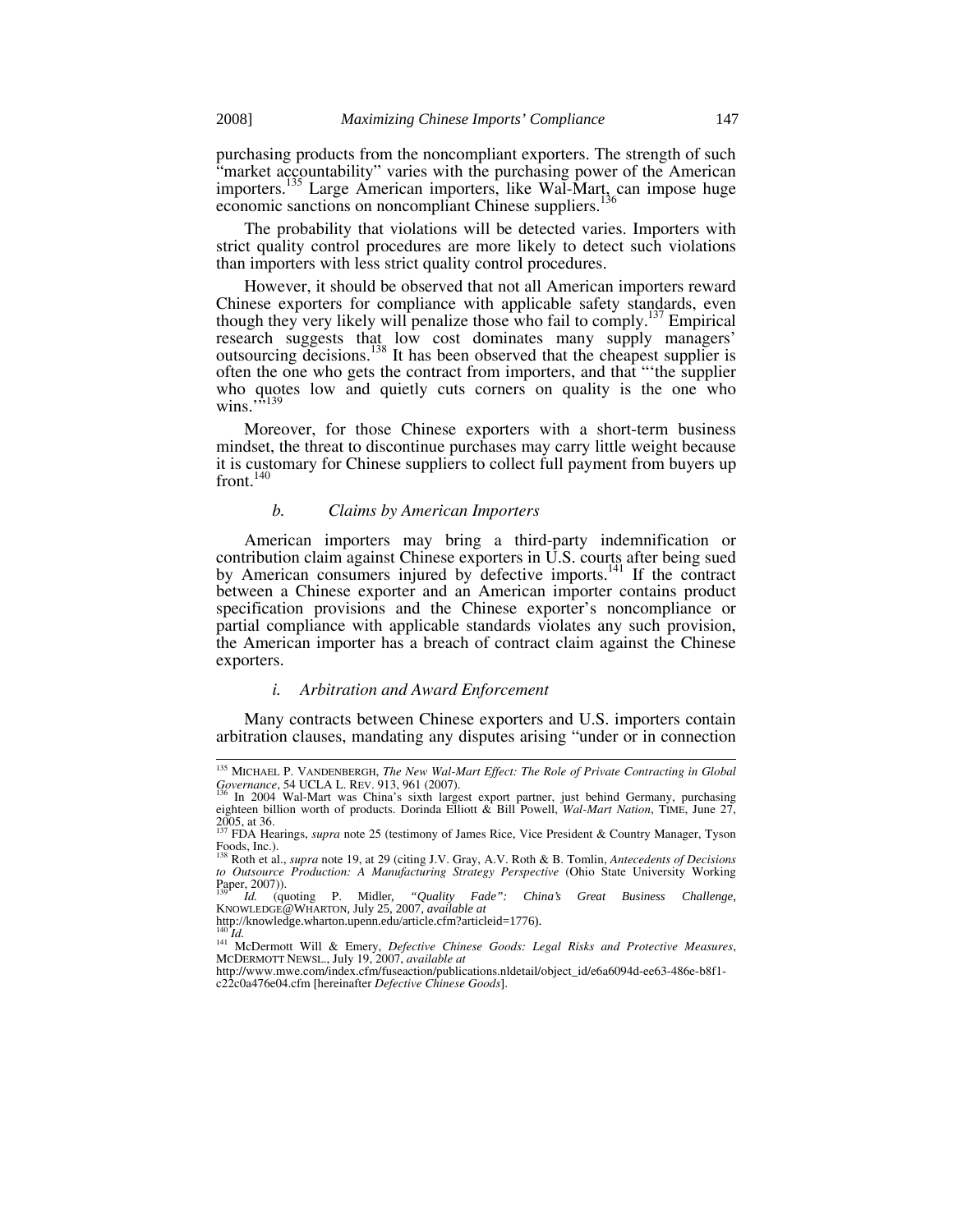with" the contract be solved exclusively through international arbitration.<sup>142</sup> This is particularly true when the exporters are FIEs located in China, because arbitration by Chinese arbitration institutions is almost always opted for over the only alternative (i.e., litigation in Chinese courts).<sup>143</sup> In such cases, the indemnification/contribution claims and breach of contract claims must be pursued through arbitration unless the arbitration clauses are found invalid.<sup>144</sup>

If the exporter is a non-FIE, then parties may arbitrate outside China.<sup>145</sup> Both the U.S. and China are signatory countries to the 1958 Convention on the Recognition and Enforcement of Foreign Arbitral Awards ("Convention").146 It is generally believed that foreign arbitral awards from a signatory to the Convention and foreign-related arbitral awards—awards issued by Chinese arbitration institutions like the China International Economic and Trade Arbitration Commission involving a non-Chinese party—are more likely to be recognized and enforced in China than Chinese court judgments, because these awards are more insulated from local protectionist interference.<sup>147</sup> First, a Chinese court's decision to refuse to recognize or enforce Convention or foreign-related arbitral awards will ultimately have to be approved by the Supreme People's Court ("SPC") under a 1995 SPC Notice.<sup>148</sup> Second, the jurisdiction of such awards is limited to specific Intermediate People's Courts ("IPCs") in capital cities of provinces and special economic zones under a 2002 SPC directive.<sup>149</sup> However, obstacles to enforcement of Convention or foreign-related awards still abound: the institutionally weak, dependent and corrupt judiciary, incompetent judges, low status of enforcement officers, corruption and bribery in the Chinese arbitration institutions, lack of an asset-tracking system and other provisions curbing debtor fraud, and local protectionism. $150$ 

China's judiciary lacks sufficient institutional power and adequate resources to enforce arbitral awards over the objections of local

- 
- <sup>144</sup> Defective Chinese Goods, supra note 141.<br><sup>145</sup> See, e.g., Heye, supra note 143, at 535–36; D'Souza, supra note 143, at 1325.<br><sup>146</sup> China became a member of the New York Convention in 1987. D'Souza, supra note 143, at *Chinese Judicial System*, 25 B.C. INT'L & COMP. L. REV. 59, 87–90 (2002).<br><sup>148</sup> D'Souza, *supra* note 143, at 1331; Notice of the Sup. People's Ct. on Several Issues Regarding the

<sup>142</sup> *Id.* <sup>143</sup> *E.g.,* William Heye, *Forum Selection for International Dispute Resolution in China—Chinese Courts vs. CIETAC*, 27 HASTINGS INT'L & COMP. L. REV. 535, 535*–*36. Foreign arbitration commissions are still banned from arbitrating within China. Fiona D'Souza, *The Recognition and Enforcement of Commercial Arbitral Awards in the People's Republic of China*, 30 FORDHAM INT'L L.J. 1318, 1328 (2007); Kim Rooney, *Legal View: Hong Kong May Harbor Solution*, FIN. TIMES (London, Eng.), Dec.  $5, 2006$ .<br> $144$  Defective Chinese Goods, supra note 141.

Handling by the People's Ct. on Certain Issues Pertaining to Foreign-Related Arb. & Foreign Arb.<br>Handling by the People's Ct. on Certain Issues Pertaining to Foreign-Related Arb. & Foreign Arb. (issued by the Sup. People's Ct., Aug. 28, 1995, effective Aug. 28 1995), *translated in* ARBITRATION LAW AND PRACTICE IN CHINA 308 (Jingzhao Tao trans., Kluwer Law Int') 2004).

LAW AND PRACTICE IN CHINA 308 (Jingzhao Tao trans., Kluwer Law Int'l 2004). 149 Sup. People's Ct.'s Rules on the Several Issues Regarding the Jurisdictions of Civil and Commercial Litig. Cases Involving Foreign Elements (promulgated by the Sup. People's Ct., Dec. 25, 2001, effective Mar. 1, 2002), *translated in* THE CIVIL PROCEDURE LAW AND COURT RULES OF THE PEOPLE'S REPUBLIC OF CHINA 269 (Wei Luo trans., William S. Hein & Co., Inc. 2006).<br><sup>150</sup> D'Souza, *supra* note 143, at 1337–46; Jason

*Commercial Arbitral Awards in China*, 45 COLUM. J. TRANSNAT'L L. 586, 597*–*603 (2007).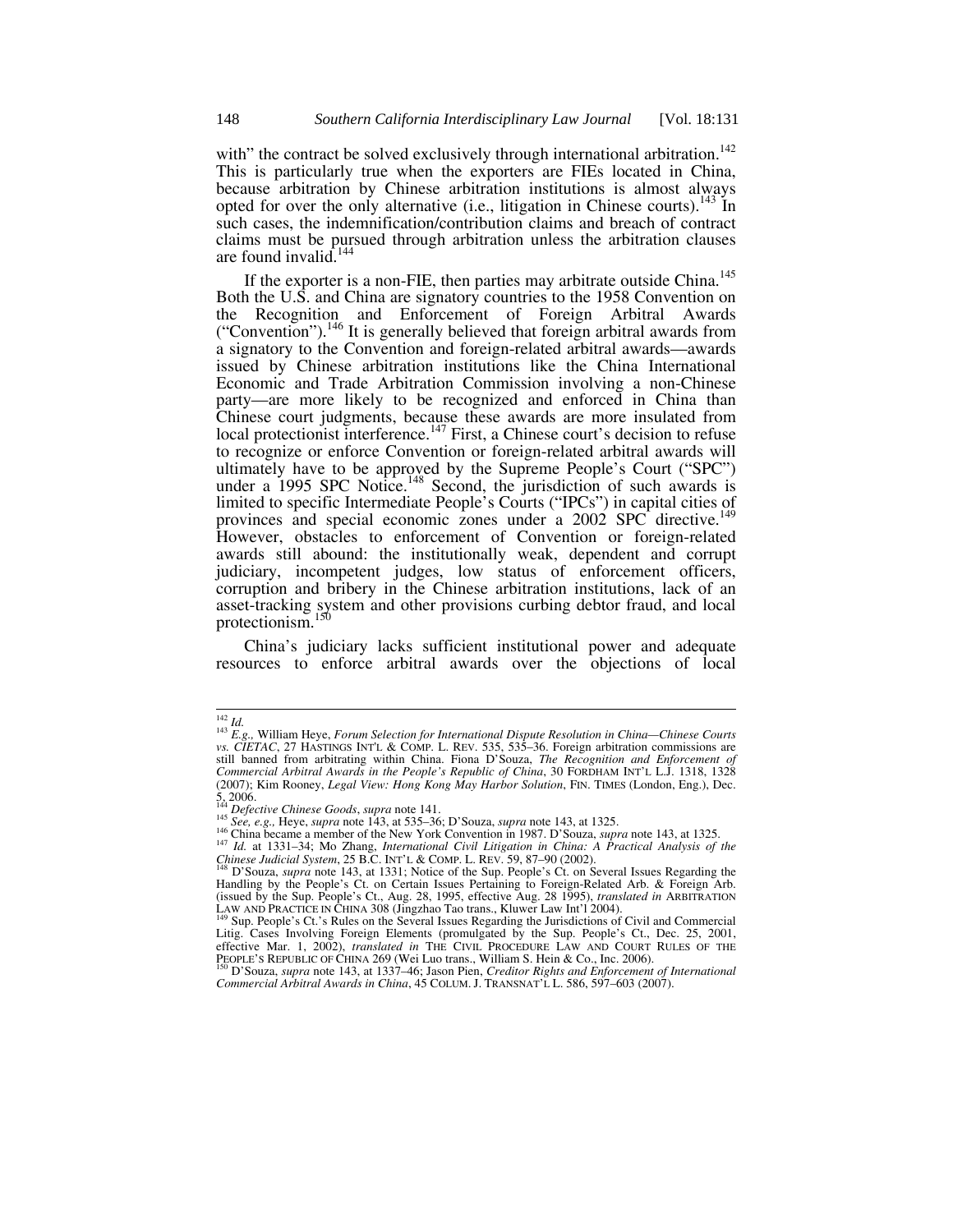government and party officials.<sup>151</sup> China's judiciary is structurally dependent, subject both to the Communist Party of China's ("Party") ideological oversight and to the administrative intervention of Party and government institutions.<sup>152</sup> Party and government officials at the province or lower levels exercise practical control over the financial and personnel decisions of courts at the corresponding level because of their control of the judicial and congressional funding, even though in theory the people's courts are responsible to the people's congresses at corresponding level.<sup>153</sup> Chinese judges have no tenure and can be replaced or removed by the local people's congress.154 The Ministry of Justice has "the *de facto* power to transfer or discharge judges who have decided cases contrary to party dictates."<sup>155</sup>

China follows the civil law inquisitorial model of evidence gathering whereby the court conducts active and independent inquiry.<sup>156</sup> Lack of clear guidance on the type of ex parte party contact with judges permitted leaves the procedure vulnerable to abuse by corrupt judges.<sup>157</sup> Moreover, the lack of institutionalized judicial accountability in China and the hierarchical model of the judicial system fuels judicial corruption.<sup>158</sup>

The actual collection often proves very difficult even if the arbitral award is upheld by the Chinese court.<sup>159</sup> China does not have a credit-

http://info.worldbank.org/etools/docs/library/233802/1BaoYunAnwarShah.pdf.<br><sup>154</sup> Gong, *supra* note 151, at 42; Mei-Ying Hung, *supra* note 153, at 97; Zhang, *supra* note 147, at 94.<br><sup>156</sup> Gong, *supra* note 151, at 42.<br><sup></sup>

157 Margaret Y. K. Woo, *Law and Discretion in the Contemporary Chinese Courts*, 8 PAC. RIM L. &<br>
POL'Y J. 581, 599 (1999); Randall Peerenboom, *Seek Truth from Facts: An Empirical Study of*<br> *Enforcement Arbitral Awards i* 

<sup>158</sup>Gong, *supra* note 151, at 44–45.<br><sup>159</sup> Peerenboom, *supra* note 157, at 300–01; Pien, *supra* note 150, at 598. Enforcement officers may compel satisfaction of a recognized judgment by freezing and transferring debtor's bank deposits, withholding and withdrawing the debtors' income, seizing, selling, and auctioning off debtors' property (excluding some basic personal property). Zhonghua Renmin Gongheguo Minshi Susong Fa [Civil Procedure Law of the P.R.C.] (Apr. 9, 1991), *available at*

 <sup>151</sup> Ting Gong, *Dependent Judiciary and Unaccountable Judges: Judicial Corruption in Contemporary China*, 4 THE CHINA REV. 33, 40 (2004); Melissa S. Hung, *Obstacles to Self-Actualization in Chinese Legal Practice*, 48 SANTA CLARA L. REV. 213, 235–38 (2008). 152 "[C]ourts and procurators are required to report to the Political-Legal Secretary of the local Party

Committee (*zhengfa shuji*), while court presidents and vice presidents who chair the adjudication committees are expected to demonstrate political loyalty to the party as they are usually party members. . . . The court often makes reports to the local Party Committee and solicits opinions for solution. When contradictions arise among different judicial organs, the party's political-legal committee or the political-legal secretary steps forward to coordinate, as the party's leading role is supposed to be reflected in the handling of important and difficult cases." Gong, *supra* note 151, at 42.<br><sup>153</sup> *Id*.; Zhang, *supra* n

*WTO Commitment on Independent Judicial Review: Impact on Legal and Political Reform*, 52 AM. J. COMP. L. 77, 96*–*97 (2004); Patricia Pattison & Daniel Herron, *The Mountains Are High and the Emperor Is Far Away: Sanctity of Contract in China*, 40 AM. BUS. L.J. 459, 504 (2003); Chris X. Lin, *A Quiet Revolution: An Overview of China's Judicial Reform*, 4 ASIAN-PAC. L. & POL'Y J. 255, 295*–* 96 (2003). In 2006, sub-national governments provided a total of 207.55 billion RMB for public security agencies, procuratorial agencies, and court of justices, whereas the central government<br>provided only 9.868 billion RMB. CHINA STATISTICS YEARBOOK 2007 (CD-ROM). In 2003, funding<br>from provincial and governments fo justices accounted for  $25.4\%$  and  $69.1\%$  respectively of total government funding for these agencies and courts, while the central government funding only accounted for 5.4%. Baoyun Qiao & Anwar Shah, Zhongguo difang zhengfu de zhuzhi ji caizheng [Local Gov't Org. & Finance in China], 1, 18, *available at*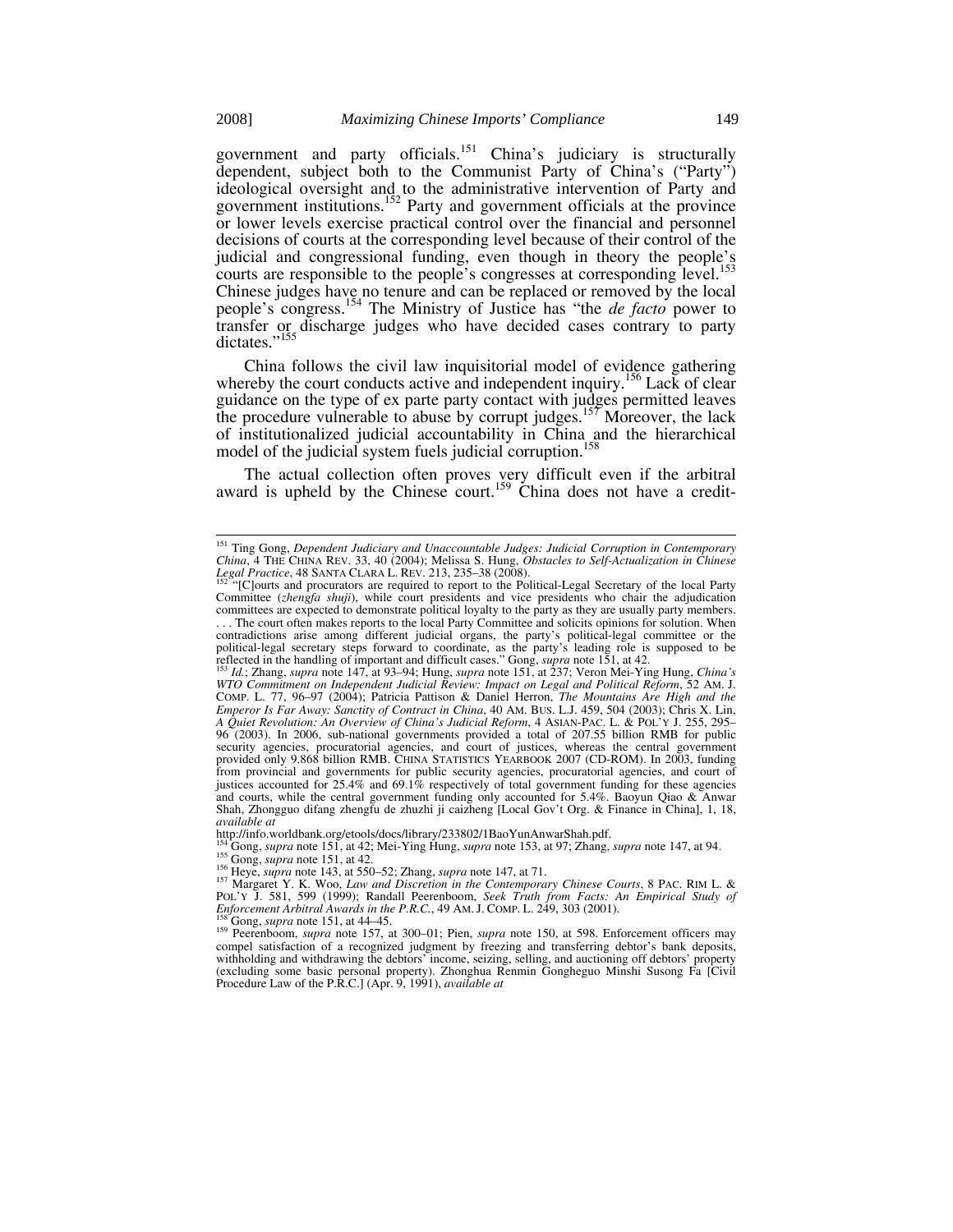checking and asset-tracking system.<sup>160</sup> Often judgment creditors find themselves facing insolvent judgment debtors who are nowhere to be found, with all their assets being transferred to an undisclosed location.<sup>161</sup> This is problematic because there are very few legal remedies for fraudulent transfers and piercing the corporate veil in China.<sup>162</sup> In China, a SOE "may not sell or be forced to sell its assets to satisfy a court judgment."<sup>163</sup>

Provincial and local government budgets rely heavily on "the financial health and cashflow of local enterprises" under China's current fiscal system.<sup>164</sup> Local government officials have a strong incentive to discourage enforcement of awards that would render a local respondent bankrupt, and might help local companies by tipping them off about the enforcement application.<sup>165</sup> There are some instances where banks assist judgment debtors transfer money out of their bank accounts by postponing the freezing their accounts.<sup>166</sup>

Moreover, members of enforcement divisions of people's courts often do not have adequate resources to compel satisfaction of enforcement against award debtors who refuse to pay the awards through both legal and illegal means.<sup>167</sup> There are some reports of court enforcement officers being threatened or physically harmed by judgment debtors and their employees.<sup>168</sup> The lower status of judges of court enforcement divisions and their perceived incompetence are also said to exacerbate the enforcement of arbitral awards.<sup>169</sup>

## *ii. Claim Adjudication and Judgment Enforcement*

American importers may pursue indemnification/contribution claims or breaches of contract claims in American or Chinese courts if there are no contract provisions mandating arbitration. However, for claims brought in American courts, because of personal jurisdiction and judgment enforcement problems, it is not likely that most Chinese exporters will be actually paying out damages to American importers. First, it is very likely that American courts have no personal jurisdiction over most non-FIE Chinese exporters, particularly those indigenous private-owned enterprises, because most of them are small<sup>170</sup> and probably have no "minimum"

http://en.chinacourt.org/public/detail.php?id=eol>2694 (last visited Mar. 23, 2008); Zhang, *supra* note 147, at 85.<br> $160 \text{ Zhang, } supra \text{ note } 147, \text{ at } 91.$ 

 $^{161}$  Peerenboom, *supra* note 157, at 308; Pien, *supra* note 150, at 603–04.<br><sup>162</sup> D'Souza, *supra* note 143, at 1344; Peerenboom, *supra* note 157, at 308. *Cf.* Pien, *supra* note 150, at 604–11 (arguing that applying for property preservation could be a successful or effective means for award creditors to secure property for enforcement in China).

award creditors to secure property.<br><sup>163</sup> Zhang, *supra* note 147, at 91.<br><sup>164</sup> Christine P. W. Wong, *Fiscal Dualism in China: Gradualist Reform and the Growth of Off-Budget* <sup>164</sup> Christine P. W. Wong, *Fiscal Dualism in* 

Finance, in TAXATION IN MODERN CHINA 187, 187 (Donald J.S. Brean ed., Routledge 1998).<br>
<sup>166</sup> Peerenboom, *supra* note 157, at 278.<br>
<sup>166</sup> *Id. See also* Donald Clarke, *Power and Politics in the Chinese Court System: The* 

<sup>&</sup>lt;sup>167</sup> Pien, *supra* note 150, at 598.<br><sup>168</sup> Peerenboom, *supra* note 157, at 300.<br><sup>169</sup> Zhang, *supra* note 147, at 91.<br><sup>170</sup> Fallows, *supra* note 132.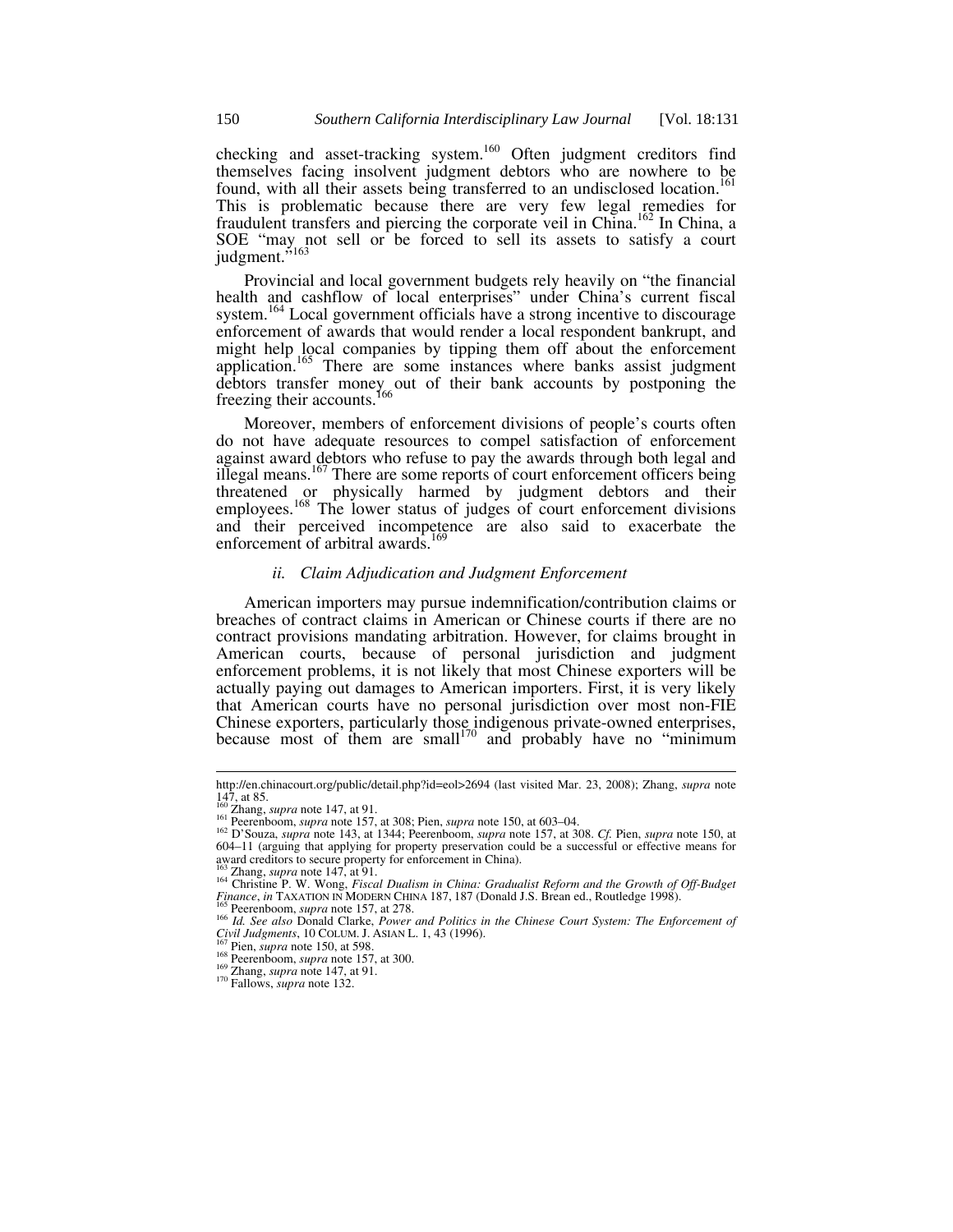contacts" with the U.S.<sup>171</sup> Second, even assuming the American courts have personal jurisdiction over the Chinese exporters, it is difficult, timeconsuming, and possibly very expensive for American importers to prosecute the Chinese defendants.<sup>172</sup> Third, assuming that American importers obtain a judgment in their favor, it is difficult for them to enforce the judgment in the U.S. if the Chinese exporter has no assets located in the U.S. that can be attached to satisfy the judgment, which is a common scenario.<sup>173</sup> Fourth, it is very difficult to enforce a foreign judgment, including a U.S. judgment in China, because of local protectionism, government interference favoring SOEs, dependent and corrupt judiciary, lack of adequate judicial enforcement resources, and inadequate legal provisions curbing debtor fraud and facilitating judgment collection.<sup>17</sup>

China has not signed any treaty with the U.S. offering judicial reciprocity enforcement of a damages judgment from a U.S. court in China.<sup>175</sup> Chinese courts have greater discretion in refusing to recognize and enforce foreign judgments than foreign Convention or foreign-related arbitral awards.<sup>176</sup> Chinese law on the enforcement of foreign judgments is said to be "often sketchy, skeletal, and replete with ambiguity."<sup>177</sup>The lack of specific guidelines on the standard of review to be used by the lower people's courts with regard to foreign judgments could result in arbitrary<br>and inconsistent decisions  $^{178}$ and inconsistent decisions.<sup>1</sup>

It is very unlikely that American importers will bring their indemnification/contribution and breach of contract claims against the Chinese exporters in the Chinese courts because litigating in the unfamiliar Chinese legal system is widely believed to be much more risky than litigating in the American legal system.<sup>179</sup> Foreign parties, including American importers, are extremely skeptical about litigating in Chinese

 <sup>171</sup> David G. Klaber, *Determining Liability in a Global Economy*, *in* INSTANT AWARENESS: AN IMMEDIATE LOOK AT THE LEGAL, GOVERNMENTAL, AND ECONOMIC RAMIFICATIONS OF THE MATTEL<br>TOY RECALLS, *supra* note 88.

The safe method for American plaintiffs to serve process on the Chinese defendants is via the Hague Convention on the Service Abroad of Judicial and Extra-Judicial Documents in Civil and Commercial Matters, to which both China and the United States are signatories. However, with the language and distance problems, it can be very time-consuming and costly. It is not advisable for American counsels to take voluntary depositions in China without first obtaining permission from Chinese authorities, which is, however, not often granted. Letters of request sent to Chinese authorities to compel production of evidence in China also may take a long time to be executed. *See* Fang Shen, *Are You Prepared for This Legal Maze? How to Serve Legal Documents, Obtain Evidence, and Enforce Judgments in China, 72 UMKC L. REV. 215, 215, 220–36 (2003).* 

Judgments in China, 72 UMKC L. REV. 215, 215, 220–36 (2003).<br><sup>173</sup> Klaber, supra note 171.<br><sup>174</sup> Zhang, supra note 147, at 87–92; Arthur Anyuan Yuan, *Enforcing and Collecting Money Judgments*<br>in China from a U.S. Judgment (2004); David M. Albert, *Addressing Abuse of the Corporate Entity in the People's Republic of China: New Thoughts on China's Need for a Defined Veil Piercing Doctrine*, 23 U. PA. J. INT<sup>3</sup>L ECON. L. 873, 873–76 (2002).<br>873–76 (2002).<br><sup>175</sup> Shen, *supra* note 172, at 220.

<sup>873–76 (2002).&</sup>lt;br><sup>175</sup> Shen, *supra* note 172, at 220.<br><sup>176</sup> See Zhang, *supra* note 147, at 87–89, for a list of grounds on which a Chinese court may refuse to<br>enforce a foreign judgment. *See also* Pien, *supra* note 150, which a Chinese court may refuse to enforce a foreign-related arbitral award and a Convention award.<br><sup>177</sup> Yuan, *supra* note 174, at 763. See Zhang, *supra* note 147, at 87–90, for a brief discussion of the

processes whereby foreign judgments are enforced in China. 178 Yuan, *supra* note 174, at 766*–*67. 179 Heye, *supra* note 143, at 535.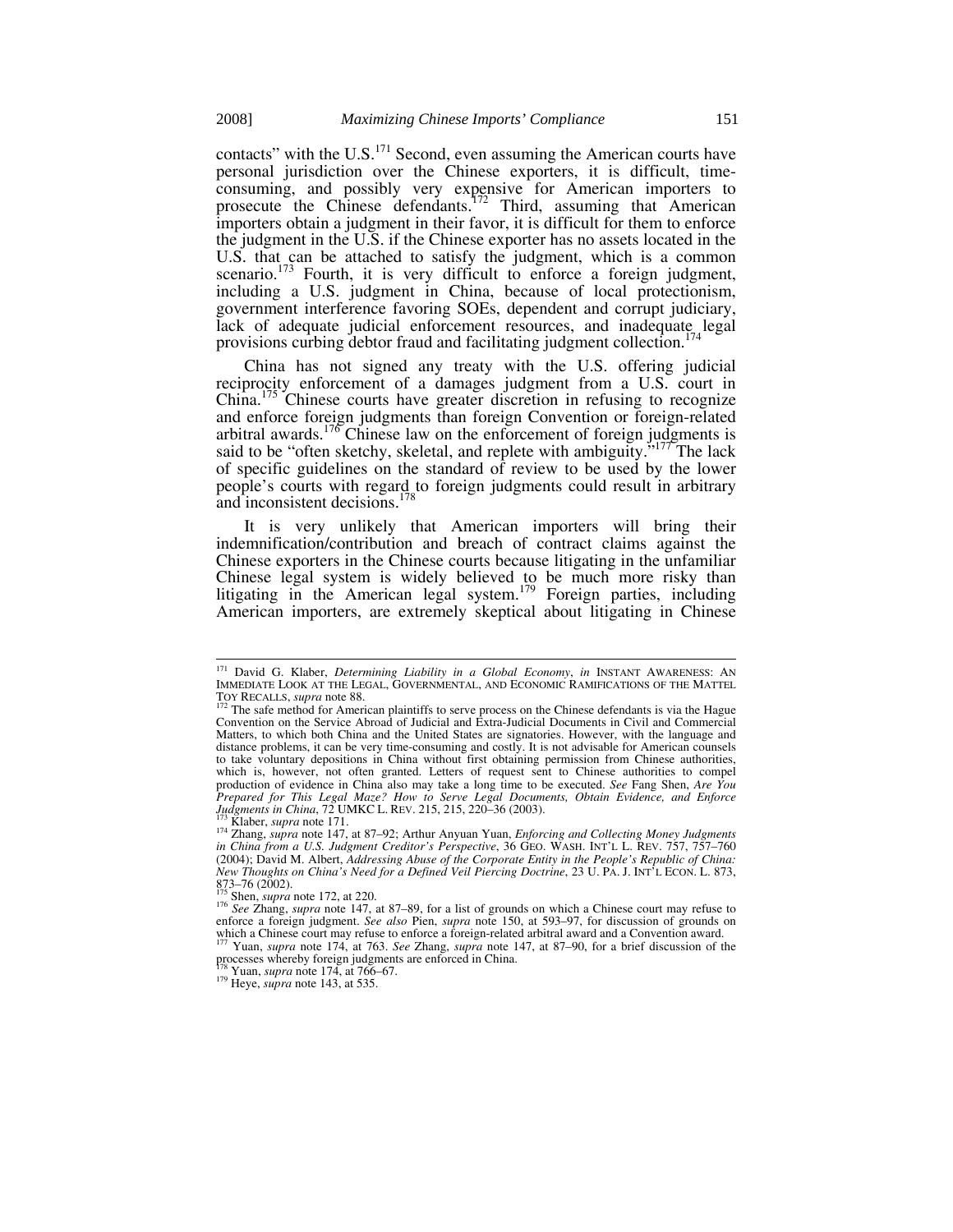courts.<sup>180</sup> Anecdotal evidence suggests that many American lawyers believe that indemnity litigation in China would be "pointless."<sup>181</sup> The overwhelming number of foreign parties opting for arbitration over litigation in Chinese courts disputes involving FIEs also reflects the popular distrust in the Chinese legal system.<sup>182</sup> China's legal system has been portrayed to be underdeveloped, lacking in transparency, judicial independence and impartiality, corrupt, incompetent, and unpredictable.<sup>183</sup> It is widely believed that the remote chance of receiving a favorable ruling in a Chinese trial court that is in turn successfully enforced is not worth pursuing given the huge costs and the language and cultural barriers involved.<sup>184</sup> Therefore, it is also not likely that Chinese exporters will end up paying damages to American importers.

#### *c. Private Claims by American Consumers*

It is unlikely that Chinese exporters will be actually exposed to product liability claims by American plaintiffs in Chinese courts because it is currently expensive and difficult to sue Chinese exporters in Chinese courts,<sup>185</sup> and because American plaintiffs have the less risky alternative of suing American manufacturers, distributors, importers, and retailers in American courts.<sup>186</sup>

The probability that penalties will be imposed on most Chinese exporters resulting from product liability claims filed by American consumers in American courts<sup>187</sup> is also not high, for roughly the same personal jurisdiction, cost (time, money, and effort), and enforcement problems as mentioned earlier for suits brought by American importers in American courts.<sup>188</sup>

## *d. Sanctions by the United States Regulators and the United States Federal Government*

Chinese exporters might face civil penalties from U.S. regulatory agencies,  $^{189}$  injunction and seizure,  $^{190}$  and even criminal prosecution initiated by U.S. regulatory agencies if their noncompliance with U.S.

<sup>&</sup>lt;sup>180</sup> Id.; Zhang, *supra* note 147, at 63; James Hugo Friend, *The Rocky Road Toward the Rule of Law in*<br>*China: 1979–2000*, 20 Nw. J. INT'L L. & BUS. 369, 379–80 (2000); Roy F. Grow, *Resolving Commercial Disputes in China: Foreign Firms and the Role of Contract Law*, 14 NW. J. INT'L L. &

BUS. 161, 182 (1993).<br><sup>181</sup> Klaber, *supra* note 171.<br><sup>182</sup> Heye, *supra* note 143.<br><sup>182</sup> See, e.g., id. at 546–52; Zhang, *supra* note 147, at 92–96. See Randall Peerenboom, *The X-Files:*<br><sup>183</sup> See, e.g., id. at 546–52; 37*–*96 (2003), for an overview of the academic debate over whether China has achieved some form of rule of law.

<sup>184</sup> Klaber, *supra* note 171. *Cf.* Heye, *supra* note 143, at 535*–*36 (arguing that litigation in Chinese courts might be a better option than arbitration as long as foreign parties are willing to play by the informal rules of the game and tailor a strategy to influence the judges).<br><sup>185</sup> Zhang, *supra* note 147, at 87–92; Klaber, *supra* note 171.<br><sup>186</sup> See sources cited *supra* note 185.

<sup>&</sup>lt;sup>187</sup> *E.g.*, 15 U.S.C. § 2072 (2000).<br><sup>188</sup> *Id.*<br><sup>189</sup> *E.g.*, 21 U.S.C. § 335(b) (2000); 15 U.S.C. § 2069 (2000).<br><sup>190</sup> *E.g.*, 21 U.S.C. §§332, 334 (2000); 15 U.S.C. § 2071 (2000).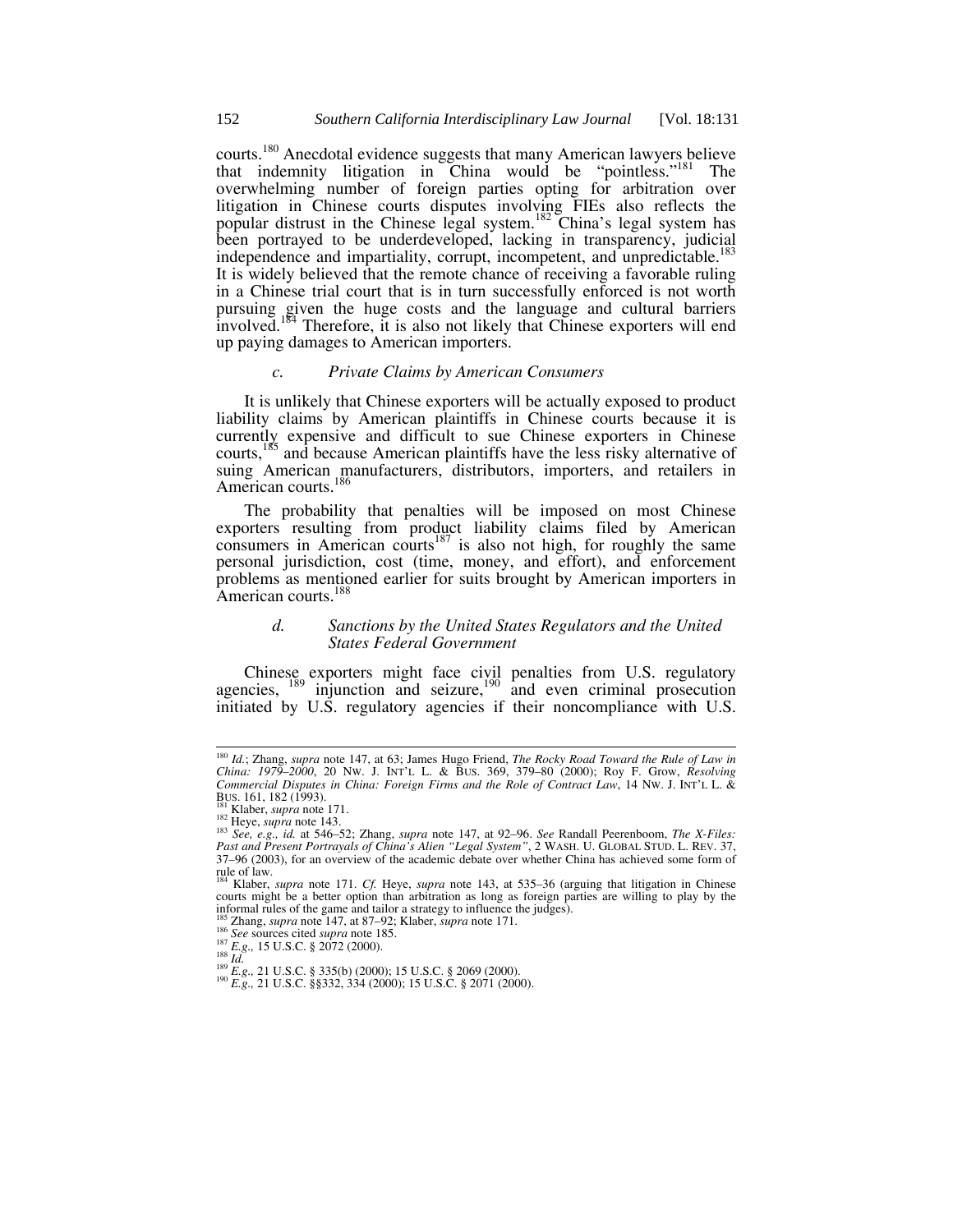safety standards and regulations is detected.<sup>191</sup> However, the probability of the imposition of such penalties is currently not high because of the lax enforcement by competent U.S. regulatory agencies, most of which are under-funded and under-staffed.<sup>192</sup>

For example, the U.S. Food and Drug Administration ("FDA") may take regulatory actions against Chinese exporters whose exports are subject to its jurisdiction if it suspects that the imported foodstuffs, drugs or cosmetics may not meet American safety standards.<sup>193</sup> The FDA may deny importation of the suspected products or require them to be 'reconditioned" or even impose mandatory testing requirements before admitting them for entry into the U.S.<sup>194</sup> The FDA may also initiate criminal proceedings against Chinese exporters if the consequences of their noncompliance of the applicable standards are severe.<sup>195</sup> For example, in February 2008, two Chinese companies, their officials, and an American importer involved in the melamine-tainted pet food incident were indicted by a U.S. federal prosecutor in Kansas City, Missouri.<sup>196</sup>

However, the probability that noncompliance of Chinese exporters will be actually detected by the FDA is low because the FDA inspects only about one percent of the imported food over which it has jurisdiction, and samples only a fraction of it.<sup>197</sup> For example, the FDA inspected only fiftytwo Chinese plants between January 1998 and September 2005.<sup>1</sup>

Most Chinese exporters are exposed to few actual risks of legal sanctions by the U.S. government, because the latter most often has no personal jurisdiction over them.<sup>199</sup> Even if the latter has personal jurisdiction and obtains judgments against Chinese exporters, it is doubtful that such judgments will be successfully enforced in China.<sup>200</sup> It is unlikely, for instance, that officials of the Chinese companies involved in the melamine-tainted pet food case can be brought to justice in the U.S. because of the lack of an extradition treaty between China and the  $U.S.^{20}$ 

<sup>&</sup>lt;sup>191</sup> *E.g.*, 21 U.S.C. § 333 (2000); 15 U.S.C. § 2070 (2000).<br><sup>192</sup> The number of FDA inspectors decreased since 2003 despite the rising volume of imports subject to its jurisdiction. Marian Burros, *FDA Inspections Lax, Congress Is Told*, N.Y. TIMES, July 18, 2007, at C3. The number of CPSC employees decreased from 1,000 in 1981 to over 600 in 2005, and then to about 400 in 200. *Hearings Before the Subcomm. on Commerce, Trade & Consumer Protection of the H. Energy & Commerce Comm.*, 110th Cong. (2007) (statement of Rep. Cliff Stearns, Member, H. Energy & Commerce Comm.).<br><sup>193</sup> Defective Chinese Goods, supra note 141.<br><sup>194</sup> Id.<br><sup>195</sup> 21 U.S.C. § 333 (2000).<br><sup>196</sup> David Barboza, *U.S. Indicts 2 Chinese Companies in Pet-Food Poisoning*, INT'L HERALD TRIB.,

<sup>&</sup>lt;sup>196</sup> David Barboza, *U.S. Indicts 2 Chinese Companies in Pet-Food Poisoning*, INT'L HERALD TRIB., Feb. 8, 2008, at 11 (Finance); Editorial, *The Case of the Poisoned Pet Food*, N.Y. TIMES, Feb. 9, 2008, at A14; Press Release, U.S. Food & Drug Admin., FDA Investigation Leads to Several Indictments for Importing Contaminated Ingredients Used in Pet Food: Contaminated Pet Food Caused Pet Illnesses and Deaths Last Year (Feb. 6, 2008), http://www.fda.gov/bbs/topics/NEWS/2008/NEW01792.html.<br><sup>197</sup> Burros, *supra* note 192.<br><sup>198</sup> Roth et al., *supra* note 19, at 27.<br><sup>198</sup> See Protecting the Playroom: Holding Foreign Manu

*Hearings Before the Subcomm. on Commercial & Admin. Law of the H. Comm. on the Judiciary*, 110th Cong. (2007) (testimony of Pamela Gilbert, former Executive Dir. of U.S. CPSC).<br><sup>200</sup> See id.

<sup>200</sup> *See id.* 201 18 U.S.C. § 3181 (1996).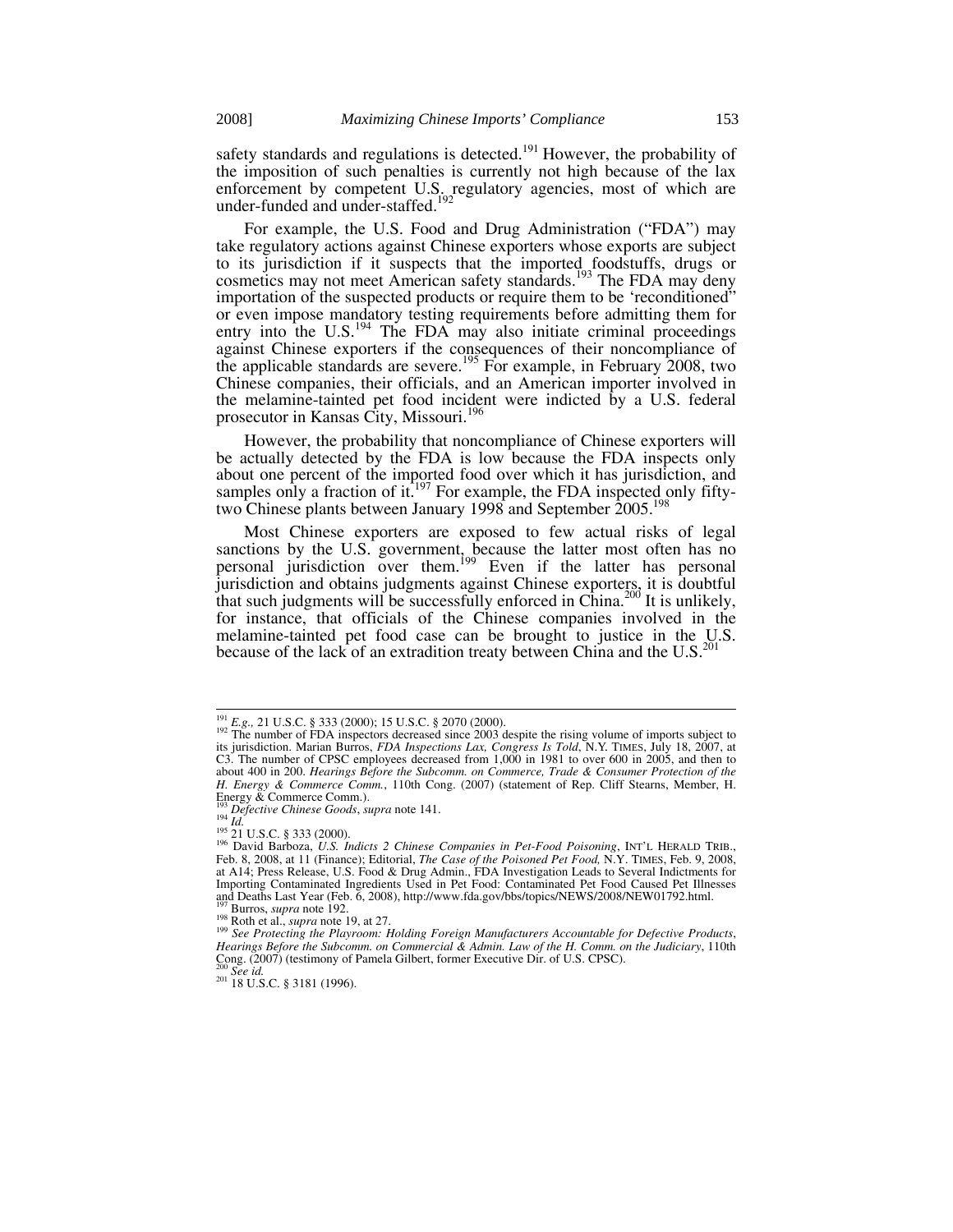#### *e. Sanctions by Chinese Regulators and the Chinese Government*

It is not likely that most Chinese exporters will be exposed to penalties and criminal prosecution under the Chinese law for not complying with U.S. safety and quality standards and regulations, unless the applicable U.S. safety and quality standards are adopted by relevant Chinese regulatory agencies as the controlling standards, or unless Chinese exporters and U.S. importers choose the Chinese law to govern their contracts.<sup>202</sup> Theoretically speaking, Chinese exporters shall face fines and/or criminal penalties imposed by the Chinese regulators and the Chinese government.<sup>203</sup> However, the probability that their violation will be detected and the penalties imposed is not very high because of local protectionism, corrupt and dependent judiciary, lack of adequate judicial enforcement resources, under-funded and under-staffed regulatory agencies, and extensive government corruption and lack of accountability, especially at the local government level. $^{20}$ 

# *f. Reputation Loss*

Chinese exporters may also face reputation loss after their noncompliance with the safety standards is detected and publicized. However, most American importers withhold the identity of their suppliers, partly to protect themselves against competitors who may steal their qualified suppliers.<sup>205</sup> As mentioned earlier, the Chinese food export enterprises that were reported by importing countries to have serious quality problems will be placed on the blacklist, which is published on  $\widehat{A}$ QSIQ's website.<sup>206</sup> The expected value of the reputation loss varies with exporters: exporters with a short-term business mindset may attach a low value to the reputation loss, and those with a long-term business mindset may attach a higher value to it. The reputation loss is probably higher for wholly-owned foreign enterprises ("WOFEs") whose parent companies often have larger assets and market shares than for private Chinese enterprises ("PCEs"), most of which are small in scale and have less at stake.

## 3. *Normative Motivation*

The large gap in safety and quality standards between the U.S. and China, certain views about food hygiene and safety held by some Chinese suppliers and their employees, and perceived inequity in profit distribution may undermine perceived legitimacy of the U.S. safety standards and regulations.207 Some Chinese suppliers and their employees might view the U.S. standards and regulations to be unnecessarily strict when they directly conflict with the Chinese standards or their personal beliefs. For example,

<sup>202</sup> *See supra* Part II.A. 203 *See supra* Part II.B. 204 *Id.* 205 Roth et al., *supra* note 19, at 29. 206 *See supra* Part II.A. 207 *See* Roth et al., *supra* note 19, at 29.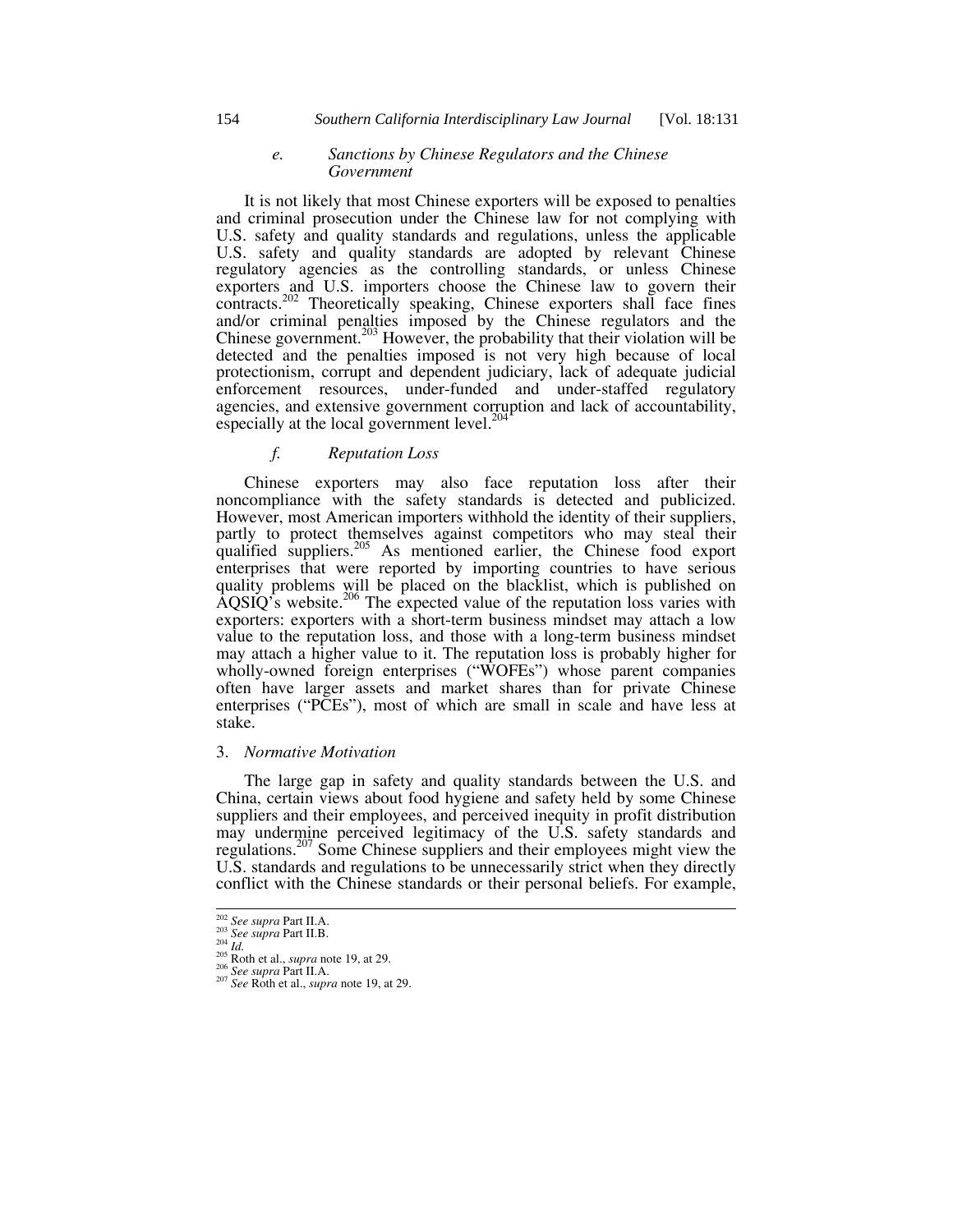diethylene glycol is banned as toothpaste ingredient in the U.S. but used to be permitted as a toothpaste ingredient in China.<sup>208</sup> China's adoption of the U.S. standard is expected to improve the perceived reasonableness of the standard.

Moreover, it has been suggested that the acceptable food hygiene level of the average employee of Chinese export-oriented food producers, most of who grew up in poor rural areas, is lower than that of the typical Western, and that they may not appreciate the importance of such standards as traceability or transparency.<sup>2</sup>

Perceived inequities in the distribution of profits between Chinese suppliers and their U.S. buyers might have weakened some Chinese suppliers' sense of obligation to comply with American standards.<sup>210</sup> One popular sentiment is that you need to pay a higher price if you want to get quality products.<sup>211</sup> Take Tyson Foods for example: it pays a premium of about twenty to thirty percent when it buys from thirty-five Japanesecertified poultry suppliers as compared to other uncertified poultry suppliers.<sup>212</sup> Some suppliers might justify cutting corners on products on the belief that you get what you pay for. $213$ 

China has seen the rise of a "post-communist personality" among its people, characterized by "a frantic scramble for individual wealth and pleasure" unrestrained by self-imposed scruples.<sup>214</sup> This "make-quickmoney" mentality has led more and more individuals and businesses to use deceit or even to break the rules if necessary in their pursuit of wealth and profit.<sup>215</sup> This get-rich-quick mentality has also given rise to the "quality" fade" phenomenon, whereby suppliers quietly start cutting corners on quality in pursuit of higher profits once a long-term supply relationship has been established with a foreign buyer, figuring no short-term  $consequences.<sup>216</sup>$ 

#### 4. *Deficient Organizational Routines*

The quality management and supplier management capabilities vary across exporters in China.<sup>217</sup> Anecdotal evidence suggests that WOFEs implement the same quality control mechanisms and other quality

<sup>&</sup>lt;sup>208</sup> Chinese government banned the use of diethylene glycol "in an act of regulatory harmonization."<br>
<sup>209</sup> Roth et al., *supra* note 19, at 29–30.<br>
<sup>210</sup> *Id.* at 29.<br>
<sup>210</sup> *Id.* at 29.

<sup>&</sup>lt;sup>211</sup> See Millington, Eberhardt & Wilkinson, *supra* note 93, at 192.<br><sup>212</sup> FDA Hearings, *supra* note 25 (testimony of James Rice, Vice President & Country Manager, Tyson Foods, Inc.). Foods, Inc.).<br><sup>213</sup> Roth et al., *supra* note 19, at 29.<br><sup>214</sup> Xiaoying Wang, *The Post-Communist Personality: The Spectre of China's Capitalist Market* 

*Reforms*, 47 THE CHINA J. 1, 13 (2002).<br><sup>215</sup> *Id.* at 14; Roth et al., *supra* note 19, at 29. <br><sup>216</sup> Roth et al., *supra* note 19, at 29 (citing P. Midler, *"Quality Fade": China's Great Business* 

*Challenge*, KNOWLEDGE@WHARTON, July 25, 2007, *available at*

http://knowledge.wharton.upenn.edu/article.cfm?articleid=1776). 217 Xiande Zhao, Barbara B. Flynn & Aleda V. Roth, *Decision Sciences Research in China: Current Status, Opportunities, and Propositions for Research in Supply Chain Management, Logistics, and Quality Management*, 38 DECISION SCI. 39, 52*–*54 (2007).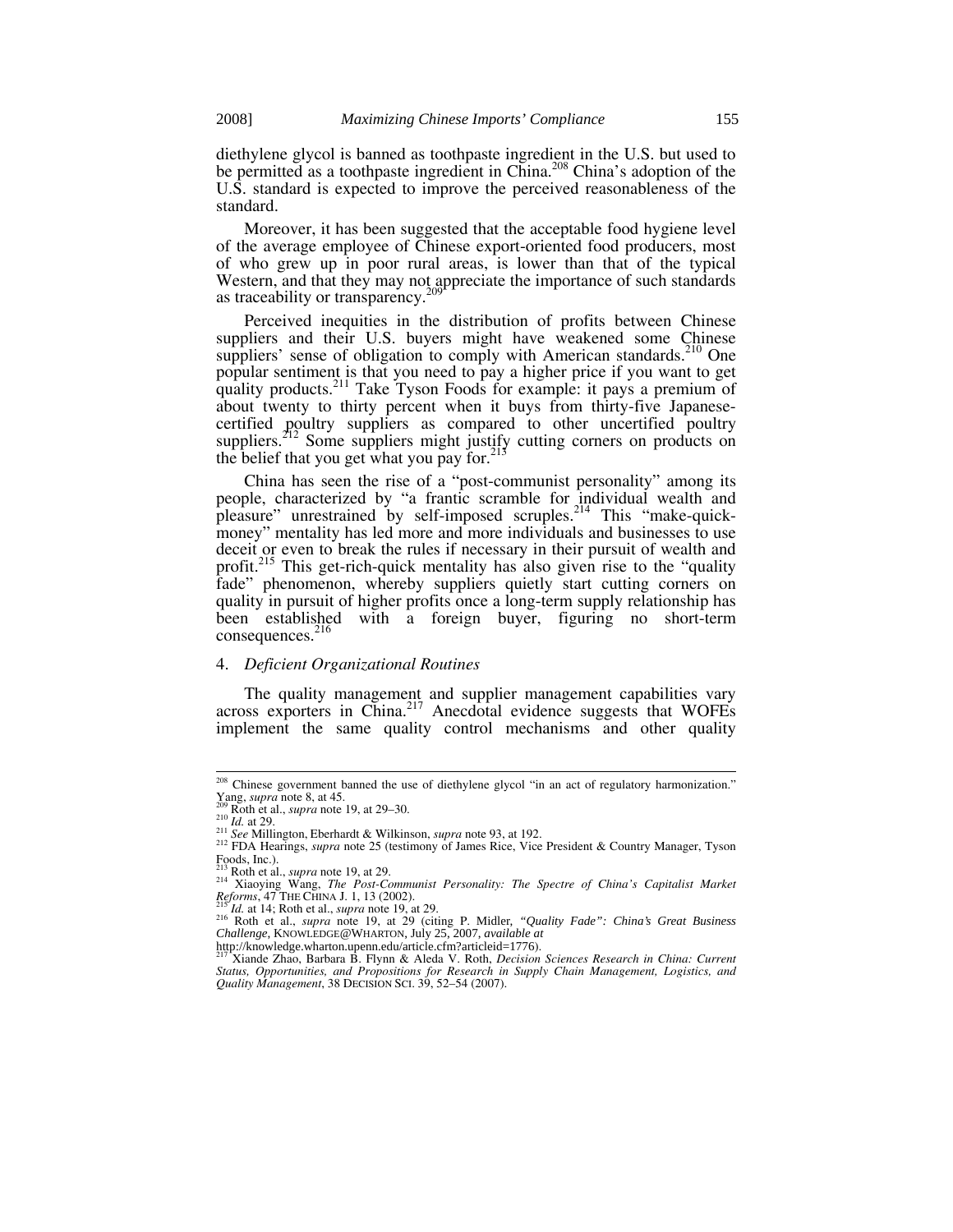management practices as that used in their parent company.<sup>218</sup> WOFEs are widely believed to have the highest quality management and supply chain management capabilities among Chinese exporters.<sup>219</sup> This belief has found some empirical support. Andrew Millington, Markus Eberhardt, and Barry Wilkinson's study of seventy-five FIEs with manufacturing operations in China found that WOFE suppliers performed better than SOEs and international joint ventures (" $\vec{UVs}$ ") in criteria of quality and adherence to specification.<sup>2</sup>

The quality management and supplier management capabilities of PCEs have greatly improved, partly thanks to the training, support, and investment of FIEs that adopted PCEs as their suppliers.<sup>221</sup> Xiaojuan Jiang found that fifty-one out of the seventy-four FIEs studied provided their Chinese indigenous suppliers with technical assistance and helped them set up and improve their quality management system.<sup>222</sup> Such investment led to greater buyer control over suppliers' quality practices, including selecting suppliers' sub-suppliers.<sup>223</sup> Because PCE suppliers are cheaper and more responsive to the demands of buyers than FIE suppliers, many foreigninvested manufacturing firms prefer PCEs over FIEs and SOEs.<sup>22</sup>

The findings on IJVs and PCEs are mixed. Jin-Hai Li, Alistair R. Anderson and Richard T. Harrison's study of quality management practices among 428 firms in northern China found that joint ventures scored the highest in quality practices, followed by PCEs and SOEs in descending order.<sup>225</sup> However, Millington, Eberhardt, and Wilkinson's study showed that PCE suppliers performed much better than SOEs and IJVs in terms of quality and adherence to specification, and on average performed equally well, if not better, than WOFE suppliers.  $226$ 

Moreover, it has been suggested that a larger number of small Chinese manufacturers may not appreciate the requirements of the U.S. system; their noncompliance with the applicable U.S. safety standards is "to some extent at least" due to the "lack of understanding or information, rather than a desire to circumvent the standards." $227$  The failure of many American importers to include quality specifications and quality control provisions in their contracts with Chinese exporters is to be blamed for the resulting ignorance on the part of Chinese exporters.<sup>228</sup>

To sum up, the following factors could influence Chinese exporters' willingness and ability to comply: (a) perceived benefits of noncompliance,

<sup>&</sup>lt;sup>218</sup> Tyson Foods, Inc. uses the same manufacturing processes (e.g., quality control mechanisms, and the same HACCP programs) in its Chinese productions. FDA Hearings, *supra* note 25 (testimony of James<br>Rice, Vice President & Country Manager, Tyson Foods, Inc.). See XIAOJUAN, *supra* note 100, at 32–34.<br><sup>219</sup> See id : Millin

<sup>&</sup>lt;sup>219</sup> See id.; Millington, Eberhardt & Wilkinson, *supra* note 93, at 191.<br>
<sup>220</sup> Millington, Eberhardt & Wilkinson, *supra* note 93, at 196–97.<br>
<sup>220</sup> Millington, Eberhardt & Wilkinson, *supra* note 93, at 196–97.<br>
<sup>222</sup> *Practices in China*, 20 INT'L J. QUALITY & RELIABILITY MGMT. 1026, 1026 (2003).<br><sup>226</sup> Millington, Eberhardt & Wilkinson, *supra* note 93, at 196–97.<br><sup>227</sup> Klaber, *supra* note 171.<br><sup>228</sup> Defective Chinese Goods, *supra* n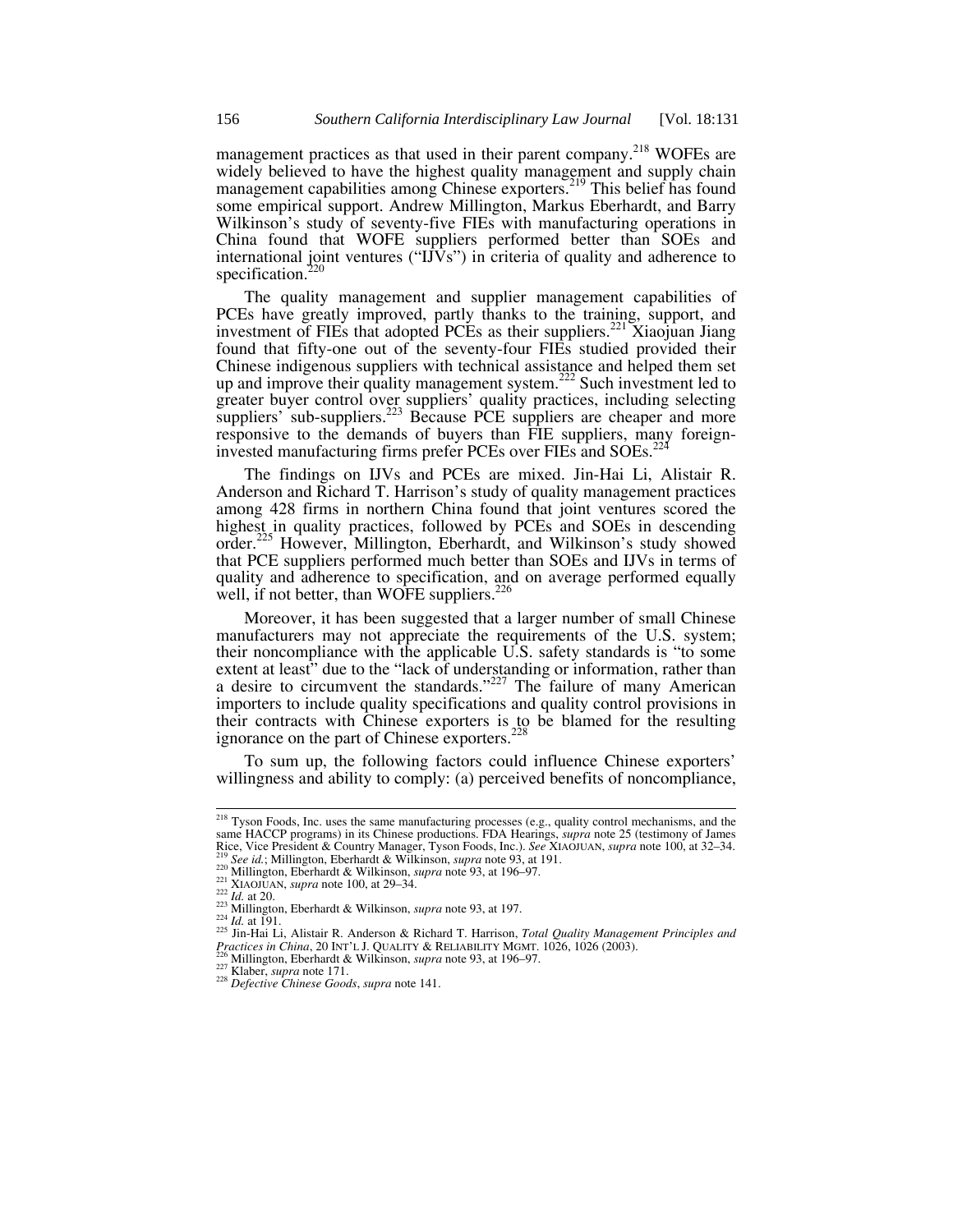(b) potential economic sanctions by American importers, (c) potential indemnification/contribution and/or breach of contract claims by American importers, (d) potential private claims by American consumers, (e) potential sanctions by U.S. regulatory agencies and U.S. federal government, (f) potential sanctions by Chinese regulators and the Chinese government, (g) reputation loss, (h) Chinese exporters' sense of moral duty to comply and the perceived reasonableness of the regulations, and (i) Chinese exporters' quality management and supply chain management capabilities.

## IV. WHO IS THE ONE HOLDING THE POTENT CARROT AND STICK?

Based on the previous analysis of the major factors that hinder or induce compliance from Chinese exporters, I argue that U.S. importers can and will more effectively foster compliance when given the right support and push from the U.S. government.

## A. IMPORTERS' INCENTIVES TO MAXIMIZE COMPLIANCE

U.S. importers have great incentives in maximizing compliance from Chinese exporters because of the potentially huge legal liabilities, significant recall-related costs, and reputation loss associated with noncompliant imports. As discussed earlier in Part III, U.S. importers are exposed to enormous tort liability in the U.S. for their defective imports, because American consumers who are harmed by these defective imports almost always turn to American importers for recovery of their damages. The price tag of these private lawsuits can be huge when the defective products affect a large class of consumers.<sup>229</sup>

Moreover, most U.S. importers will have to pay for product recalls and consumer damage claims because a vast majority of Chinese manufacturers do not have product liability coverage.<sup>230</sup> "It has been estimated that perhaps only four percent of Chinese manufacturers have some sort of product liability coverage in place  $\dots$  ."<sup>231</sup> U.S. importers, who fail to recall defective products promptly after they become aware of the deficiency, are also subject to governmental actions seeking a fine or criminal penalty.<sup>232</sup> Further, the negative publicity associated with unsafe, defective products may lead to numerous negative consequences for the U.S. importer, such as decreased consumer trust, reduced sales, new regulatory requirements, investors who are unwilling to buy its shares, and reduced employee morale.<sup>23</sup>

 <sup>229</sup> Klaber, *supra* note 171. 230 Bush, *supra* note 88. 231 *Id.* <sup>232</sup> *Id.* <sup>233</sup> *See id.*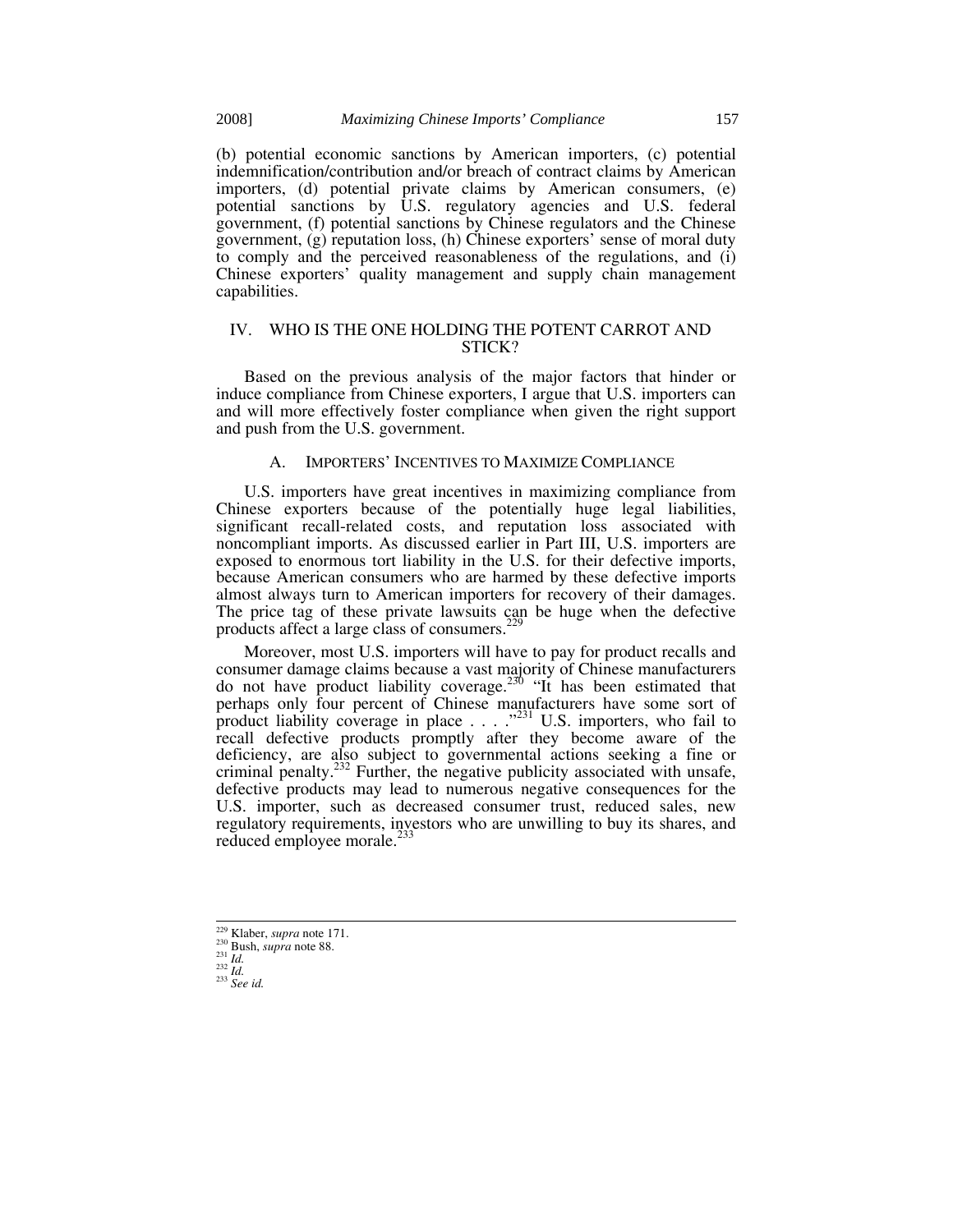#### B. CARROT

Both U.S. importers and Chinese regulators can penalize Chinese exporters for their noncompliance with U.S. safety and quality standards and regulations. However, U.S. importers are the only ones who can meaningfully reward Chinese exporters for their compliance by paying a premium for such compliance. When properly used, this ability to reward can be a very powerful way to induce compliance.<sup>234</sup> It is reasonable to expect that rational Chinese manufacturers would step up their efforts to comply with the applicable U.S. safety laws when they understand that safer, better quality products translate into bigger sales.

Despite the negative coverage, many Chinese exporters have demonstrated the capability of producing products that meet the safety and quality standards of their foreign buyers. However, many of these good faith exporters are effectively punished for such compliance when U.S. importers award contracts to those exporters who quote low and reduce quality correspondingly.<sup>235</sup> This situation needs to be fixed, and the U.S. importers are the only ones who can fix it.

The U.S. importer can educate their Chinese suppliers on good quality management practices and help them find ways to cut costs without sacrificing product quality.<sup>236</sup> U.S. importers can also help reduce the compliance costs for Chinese suppliers by educating them on the applicable safety standards and providing clarifications and explanations as needed. U.S. importers can more effectively and efficiently communicate applicable U.S. safety standards than the Chinese governments and the U.S. government, since they interact with their Chinese manufacturers on an ongoing basis.

Some U.S. federal agencies, such as the Consumer Product Safety Commission and Food and Drug Administration/Center for Food Safety and Applied Nutrition, are starting to publish certain safety documents in Mandarin on their websites.<sup>237</sup> It is a good start, but many applicable standards are still not available in Mandarin. Some Chinese agencies, such as AQSIQ, publish certain foreign laws and regulations, on their websites.<sup>238</sup> However, these publications are merely one-way communication. Clarifications and other feedbacks are not available to Chinese manufacturers. Moreover, it would not be cost-effective for Chinese manufacturers to obtain needed information this way.

Further, U.S. importers may enlist the help from Chinese regulators in their reward contests. The select poultry supplier model used by Japan in

 <sup>234</sup> FDA Hearings, *supra* note 25 (testimony of James Rice, Vice President & Country Manager, Tyson Foods, Inc.).<br> $235$  Roth et al., *supra* note 19, at 29.

<sup>&</sup>lt;sup>236</sup> See XIAOJUAN, *supra* note 19, at 29.<br><sup>236</sup> See XIAOJUAN, *supra* note 100, at 29–33.<br><sup>237</sup> *E.g.*, CPSC now carries the Handbook for Manufacturing Safer Consumer Products in Chinese on its website (http://www.cpsc.gov/businfo/intl/handbookchineseaug05.pdf). U.S. Food and Drug Administration/Center for Food Safety and Applied Nutrition also publishes many documents in Chinese (http://www.cfsan.fda.gov/%7Emow/internat.html). 238 *E.g.,* AQSIQ publishes many foreign laws and regulations on its website

<sup>(</sup>http://jckspaqj.aqsiq.gov.cn/zcfg/gwflfgbz/).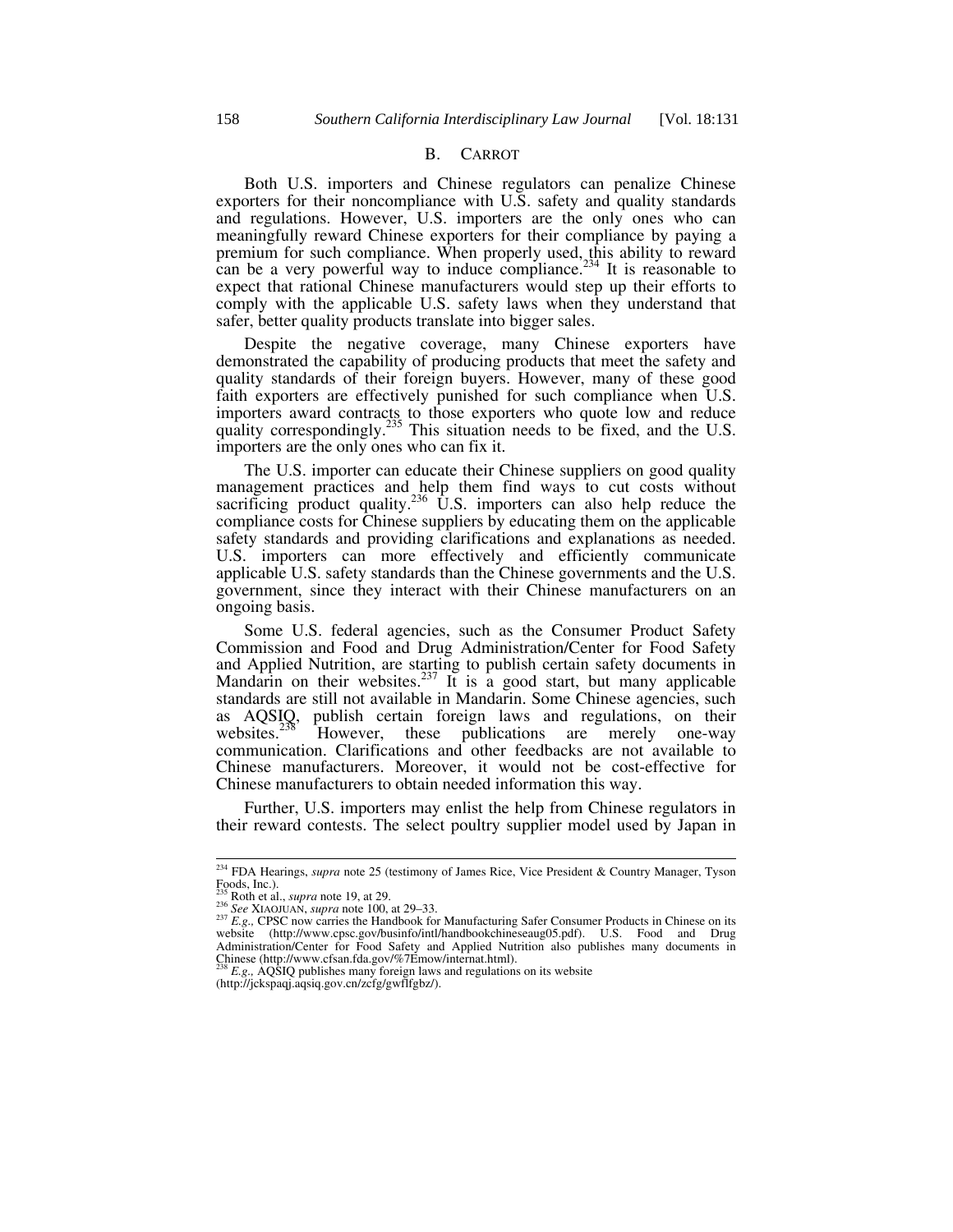China is a good example.<sup>239</sup> Japan only imports poultry from thirty-five Chinese poultry exporters certified by the Japanese Ministry of Agriculture, Forestry, and Fisheries ("MAFF").<sup>240</sup> These exporters are first selected by AQSIQ, and then visited and certified by MAFF.<sup>241</sup> MAFF inspects these exporters annually, but AQSIQ also shoulders the responsibility to ensure that these exporters comply with both Japan's import regulation and China's export regulation.<sup>242'</sup> It is reasonable to expect willing assistance from AQSIQ given China's vital interest in improving the safety of its exports and the small number of exporters to inspect.

## C. STICK

As demonstrated earlier, under today's status quo, the remote threat of indemnification/contribution claims and breach of contract claims by U.S. importers probably will not deter those Chinese exporters who are bent on fattening their profit margins by cutting corners on product quality.<sup>243</sup> U.S. importers can increase the price tag for those Chinese exporters by requiring them to "obtain and maintain sufficient product and general liability insurance, with a reputable U.S. or international insurance carrier. $1244$  The U.S. government can help by negotiating with the Chinese government to maximize the chances that the U.S. importers can hold their Chinese exporters legally accountable. For example, the U.S. government could push the Chinese government for their cooperation in enforcing foreign arbitration awards and civil judgments. The U.S. government could sign an extradition treaty with China so that those exporters who are liable can be brought to justice in the U.S.

#### V. CONCLUSION

Maximizing Chinese imports' compliance with the U.S. safety and quality standards and regulations is not possible without an understanding of the factors that hinder and foster Chinese exporters' compliance. This Note contributes to the current discussion on ensuring import safety by exploring the compliance issue from the perspective of Chinese exporters. This Note argues that U.S. importers can and will more effectively foster compliance when given the right support and push from the U.S. government. It is important to remember that rewarding compliance is just as important as penalizing noncompliance. Increasing the benefits of compliance and helping Chinese exporters reduce compliance costs can go a long way in winning this fight against unsafe imports from China. Aligning Chinese exporters' profit interest with the quality goal should induce compliance. U.S. importers need to take a real hard look at the incentive structure they create for their Chinese exporters to eliminate the

 <sup>239</sup> FDA Hearings, *supra* note 25 (testimony of James Rice, Vice President & Country Manager, Tyson Foods, Inc.).<br> $^{240}$  *Id.* 

<sup>240</sup> *Id.* <sup>241</sup> *Id.* <sup>242</sup> *Id.* <sup>243</sup> *See supra* Part III.C.2.b. 244 *Defective Chinese Goods*, *supra* note 141.